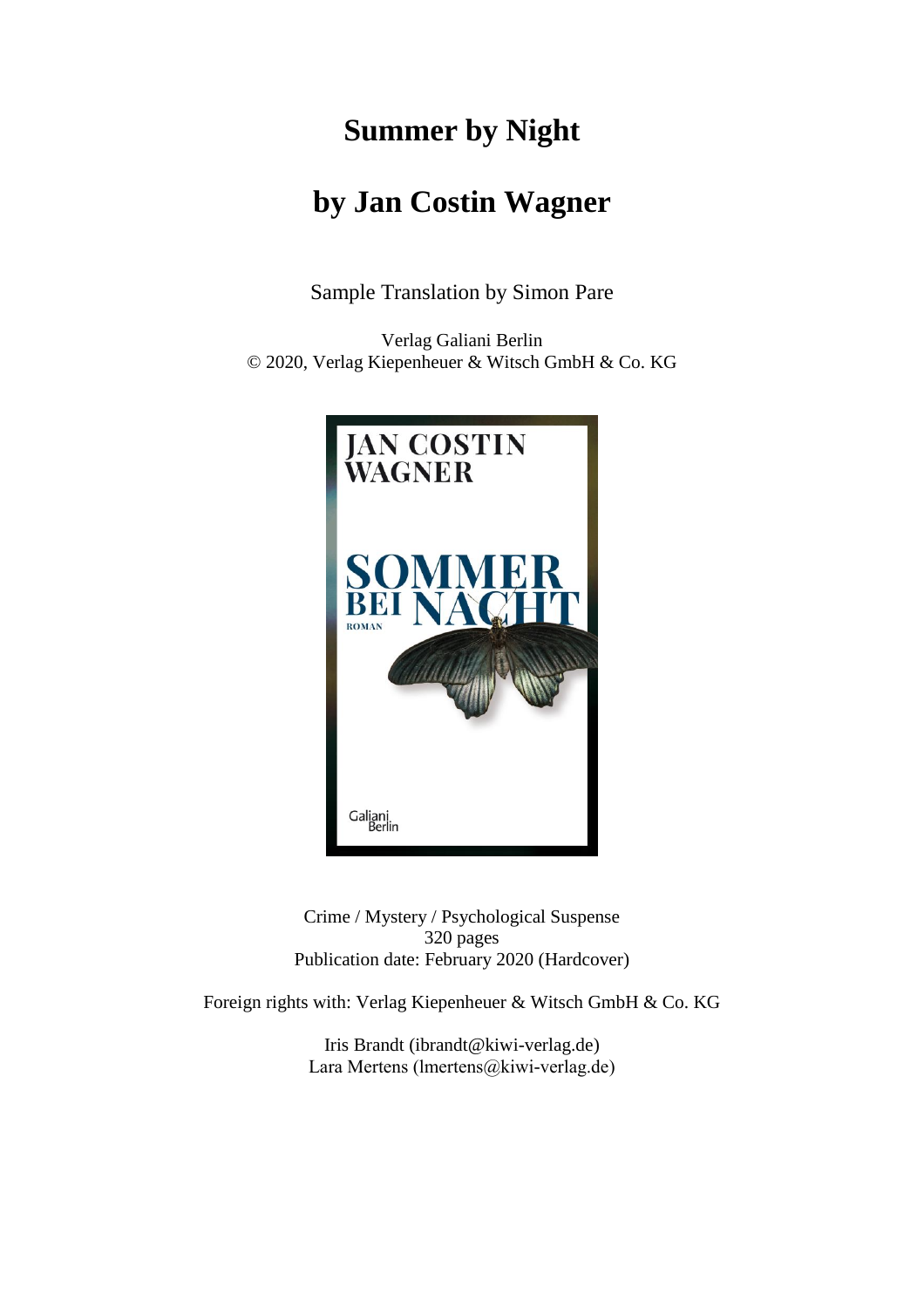*Your dream summer is now available at a knockdown early-bird price.*

#### MARKO

He was in a toyshop and bought something. Two soft toys. When he left, with the animals tucked under his arm, he realised that the animals were pretty big. A little cumbersome. Big soft toys bring pleasure though. The bigger the animal, the bigger the pleasure. He drove off. Got out.

He walks through the flickering summer now. The heat bounces off things. He tries to catch it, like a ball, and hurls it back at the grey house walls. He feels warm and cold, cold and warm. Fluffy fabric against his hands. He touches it with his fingertips.

It's noisy in the school playground. *Activity*, he thinks. The word buzzes around his head. Odd word. The soft toys feel too big. Getting in his way. He knew it. He walks past screeching children towards a narrow, long, white table. A row of tables with smiling women standing behind them. He puts down one of the animals, keeps hold of the other one.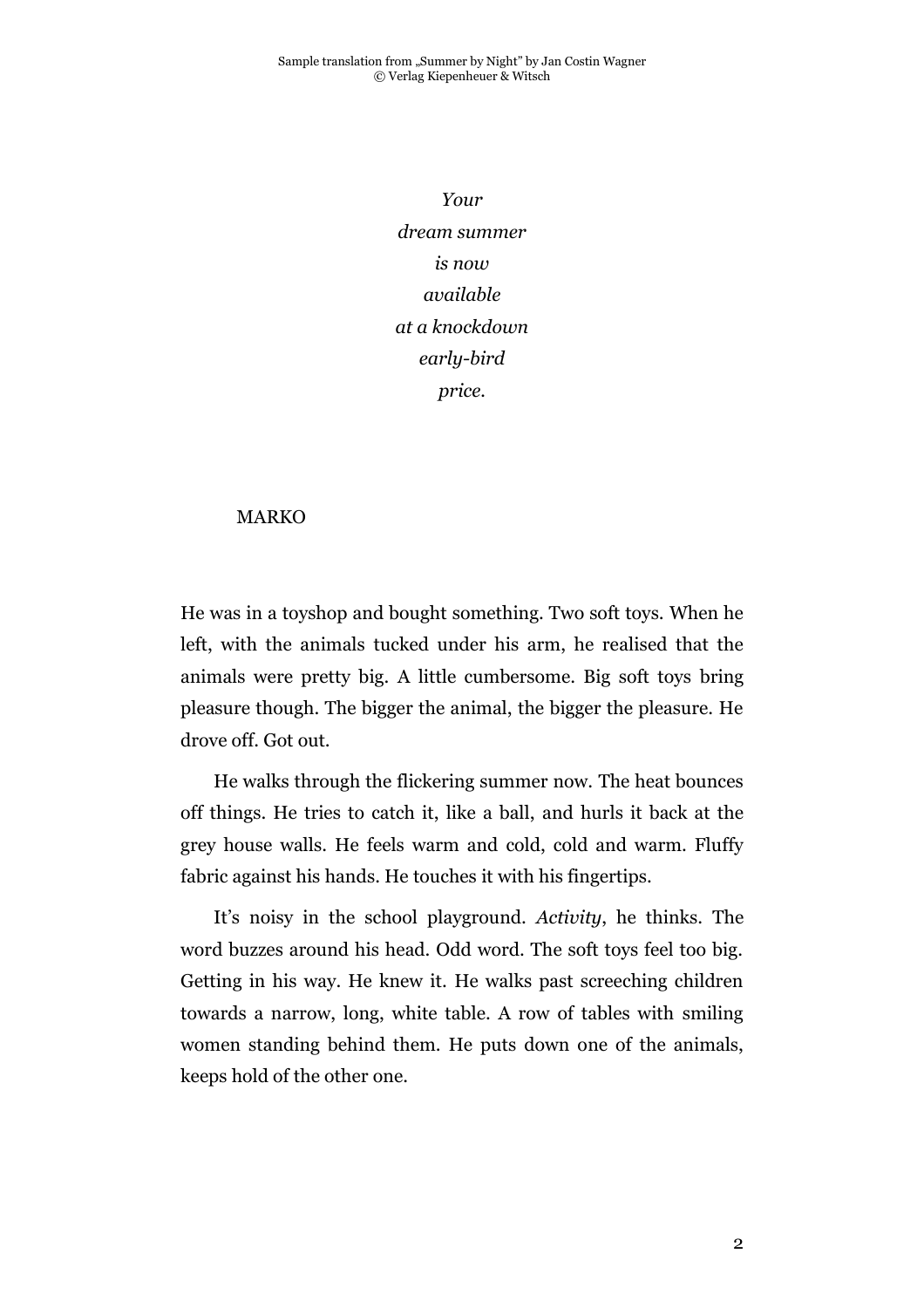'Your teddy?'

The voice is coming from below. It grazes his hips. A highpitched voice. He nods. Looks at the small boy.

'Yes,' he says.

He gives the boy the teddy and takes his hand. Something clicks into place. His hand in the boy's hand and something more. Something else.

They walk. He talks. He tells the boy why they're walking. The houses' grey walls are on the other side now, back to front. Everything's different, everything's new. The walls are as grey as before, but the heat no longer bounces off him; it clings to him, envelopes him. The boy walks alongside him as if he were his son.

In the background people's chatter fades away, the children's screeching, the laughter.

His car is parked in a side street. He punches the boy on the temple before laying him on the back seat.

He gets in, starts the engine, drives off. Drives away. The grey walls get smaller.

Smaller and smaller, then disappear completely.

#### BEN

An open field. He's standing on his own. Pausing, not moving. Alert. No one's there, no one to be seen, no one to be heard. Nobody. He's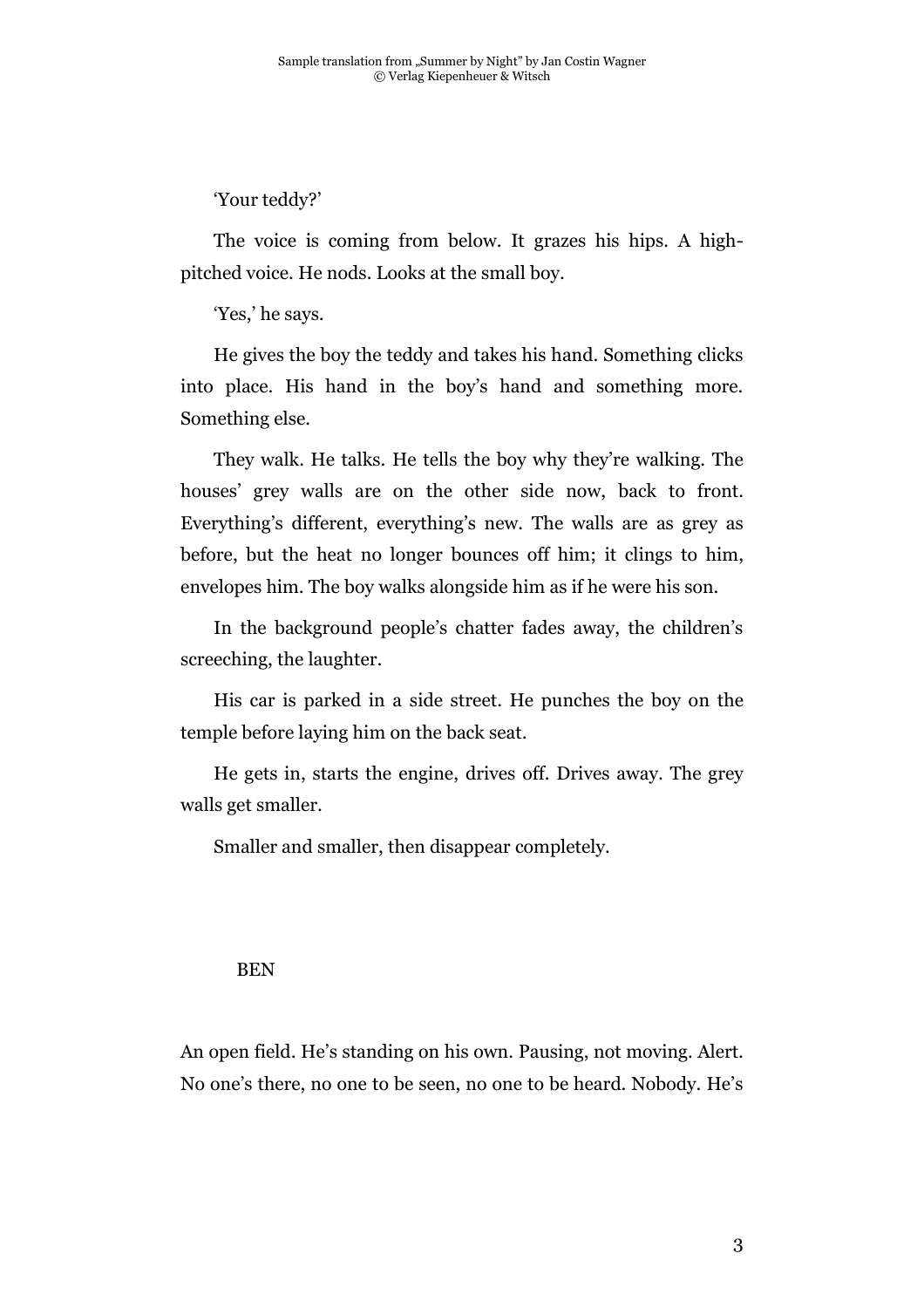all alone. Standing alone in the field. Hung over, though he didn't drink. Exhausted, relieved. Painfully so. He senses he's going to die. Some day, at a time that is still strange to him.

The mobile phone plays a tune he's often heard before without ever recognising it. It was on the phone when he bought it. In an electronics superstore. Bright lighting. People making their wishes come true. Without any pleasure, without any show of emotion.

'Yes?' he says.

'Forget your day off,' Christian says. 'A child is missing. A boy.'

Ben says nothing. Christian's words ooze across the room. Gooey. Child, boy, missing.

'Ben?'

'Yes?'

'Did you get that? Are you awake?'

'Yes.'

He feels Svea touch his arm.

'Shh, it's all right,' he says. 'It's Christian. Go back to sleep.'

'Do you have to go?'

'Yeah, in a minute. Go back to sleep.'

He pushes himself out of bed. He glances at Svea as he walks towards the door. And then he's standing in a different room, with sun outside the windows.

'Ben?' Christian asks.

'Yeah. Sorry. I've left the bedroom. Svea's sleeping.'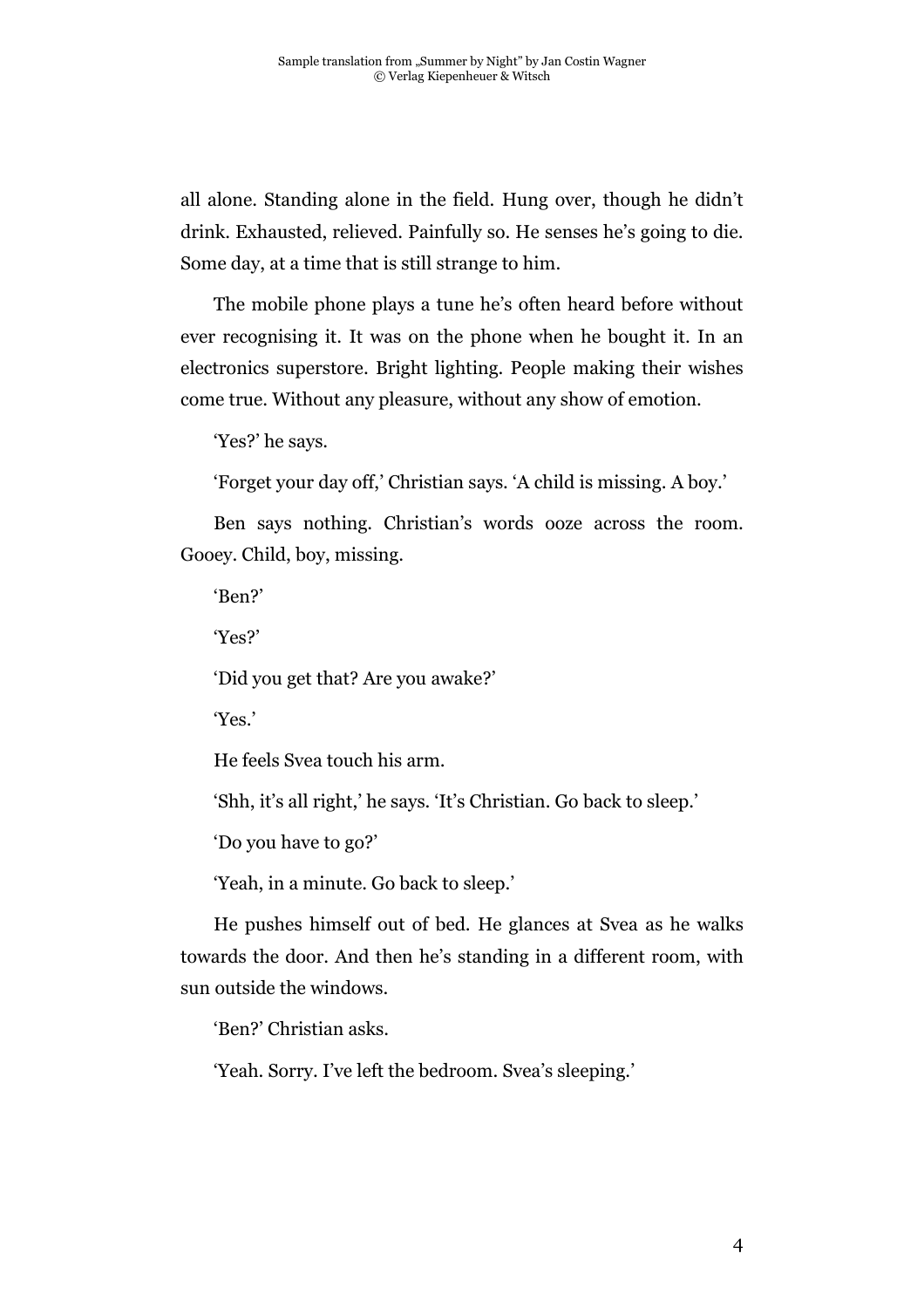## 'Nap?'

'Yeah. She got back from Korea yesterday and she's a bit jetlagged. We had a quick lie-down.'

'Oh, OK. Did you catch what I said?'

'Yes. Where is it?'

'Holunderweg 11. A primary school. They're holding a jumble sale today. Wiesbaden-Biebrich. Talk to you later.'

*Talk to you later*, Ben thinks.

### CHRISTIAN

Christian lets the smartphone slide into his pocket and observes the scene.

Women, children. A baffled caretaker. The caretaker looks as if he's stepped out of a movie. A movie based on clichés. He's wearing blue tradesman's overalls and is portly and balding. Some of the women are chatting away to one another, others are standing quietly on the fringes, pensive but also upset.

A boy has vanished. Christian feels a stinging sensation behind his eyes. He shuts them, opens them. Uniformed colleagues are standing on the scene. He, Christian, is leading the operation. On his own for now, until Ben arrives. He must be on his way, but it'll take him a little while longer to drive here.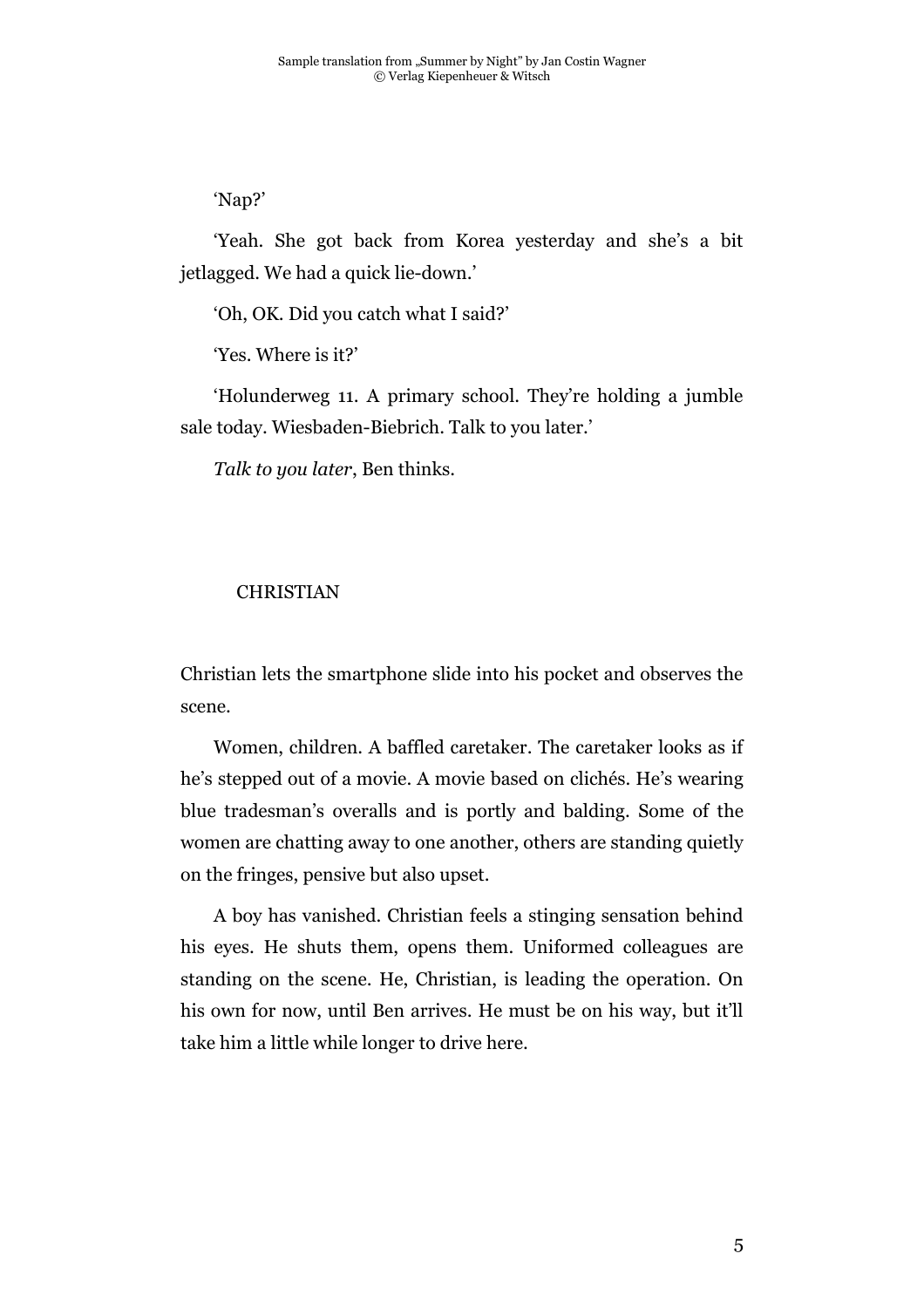From here to there. Coming out of his midday nap. From dreams to the vanishing spot.

Christian wonders about Ben's dreams, if they were nice or not. A matter of perspective. The only dreamless time, he read somewhere, was usually during deep sleep at night. That might mean that when you dreamt you stayed in touch with reality. With life. Deep sleep, on the other hand, established contact with death.

In a minute, when he enters the scene, he's going to need to be able to recite his text. Flawlessly.

He takes a few steps, carefully, and imagines being an investigator. In a missing person case. A possible kidnapping. There's a stinging behind his eyes. Silent laughter quivers on his lips before retreating. He's walking. He imagines being the lead investigator he is.

#### BEN

Ben crosses the summer. Drives straight through it. His speed is moderate, his thoughts swirl vaguely.

Afternoon. Shortly before four. The school building is flat and long. Light grey in the sunlight. Stalls on a green lawn. Brightly dressed people.

He gets out and spots Christian, rocking almost imperceptibly on his lanky legs as he listens to a squat man's explanations. The man looks like a caretaker.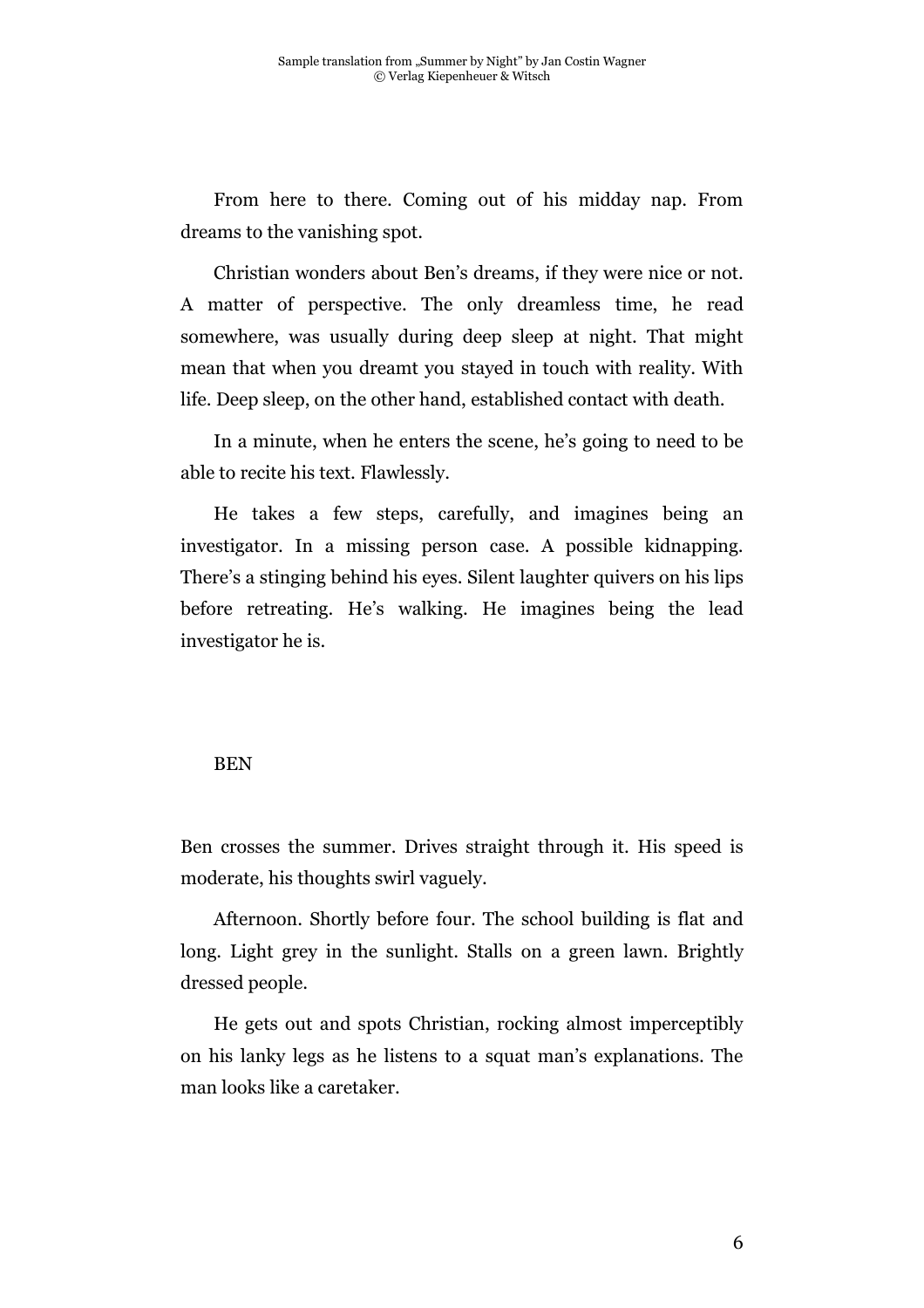Ben approaches and begins to divine the man's words. Then he hears them.

'. . . didn't notice a thing,' the man says.

'Ah, Ben,' Christian says.

'Hi,' Ben says.

'Mr Schäfer is the school caretaker. He didn't notice anything. He doesn't know how the boy could have disappeared.'

'How old is the boy? What's his name?' Ben asks.

'Five. Jannis. He was here with his mother and sister. Lea Meininger and her daughter. The daughter went to this school. They're over there.'

Ben follows Christian's gaze. A woman and a girl are standing under a tree in the shade. Both of them in white and pink. Matching. Mother and daughter. He wonders distractedly what colour the boy's clothes were.

'The whole thing started at half eleven. A typical summer jumble sale. Parents and teachers selling things for good causes. Suddenly, at about quarter to twelve, the boy, Jannis, was gone. People looked for him, including Mr Schäfer.'

Mr Schäfer the caretaker nods.

'After searching for about an hour without any success, the police informed his mother.'

#### Ben waits.

'It's now about three hours since the boy disappeared. They've just launched a manhunt using a photo provided by his mother.'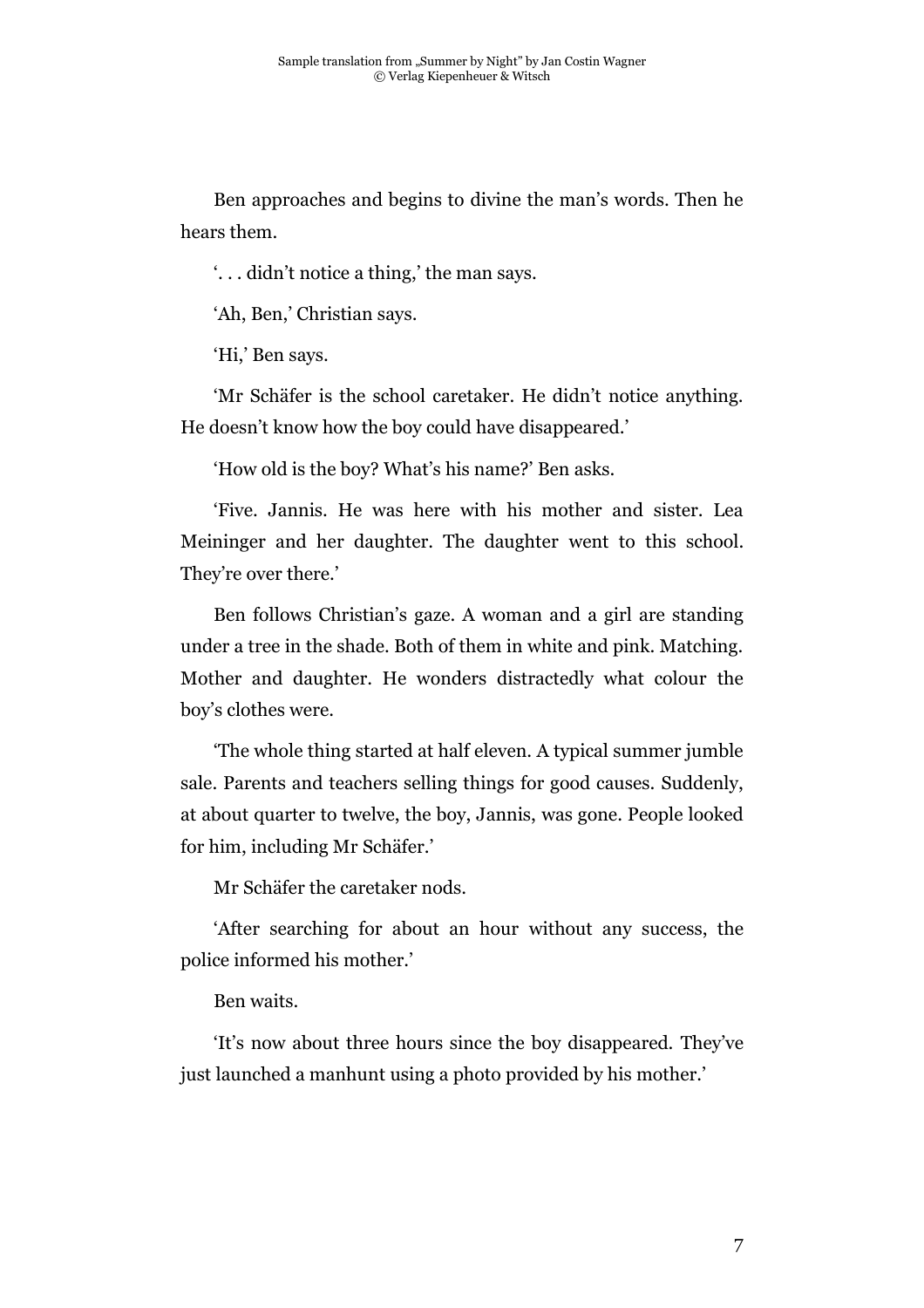Ben nods, and Christian hands him a photo. It shows Jannis standing with a staged smile in front of a small blackboard with the word 'Dinosaur' written on it in chalky white. A photographer had presumably taken the picture at kindergarten. Jannis is in the Dinosaur group. The thought flickers in front of Ben's eyes for a few seconds as if it was part of the solution, as if it told a story explaining everything. From the first sentence to the last, with a happy ending.

'Yes,' he says.

'Mark Lederer is in the car park over there. They might have some footage from the CCTV cameras.'

Ben turns and sees the multi-storey car park attached to a large shopping centre. The oval building is resting there in the sun like a silent colossus. Colourful advertising banners are stuck to the grey façade. *Burger King, New Yorker MaxiDaxi, CineMAX*.

'It's quite a way away but if we're lucky the boy disappeared in that direction.'

Ben nods. *Lucky*, he thinks.

He sees the mother and the sister. Pink and white. A beautiful day. Selling things that give pleasure for a good cause. He's already walking, stride after stride, towards them.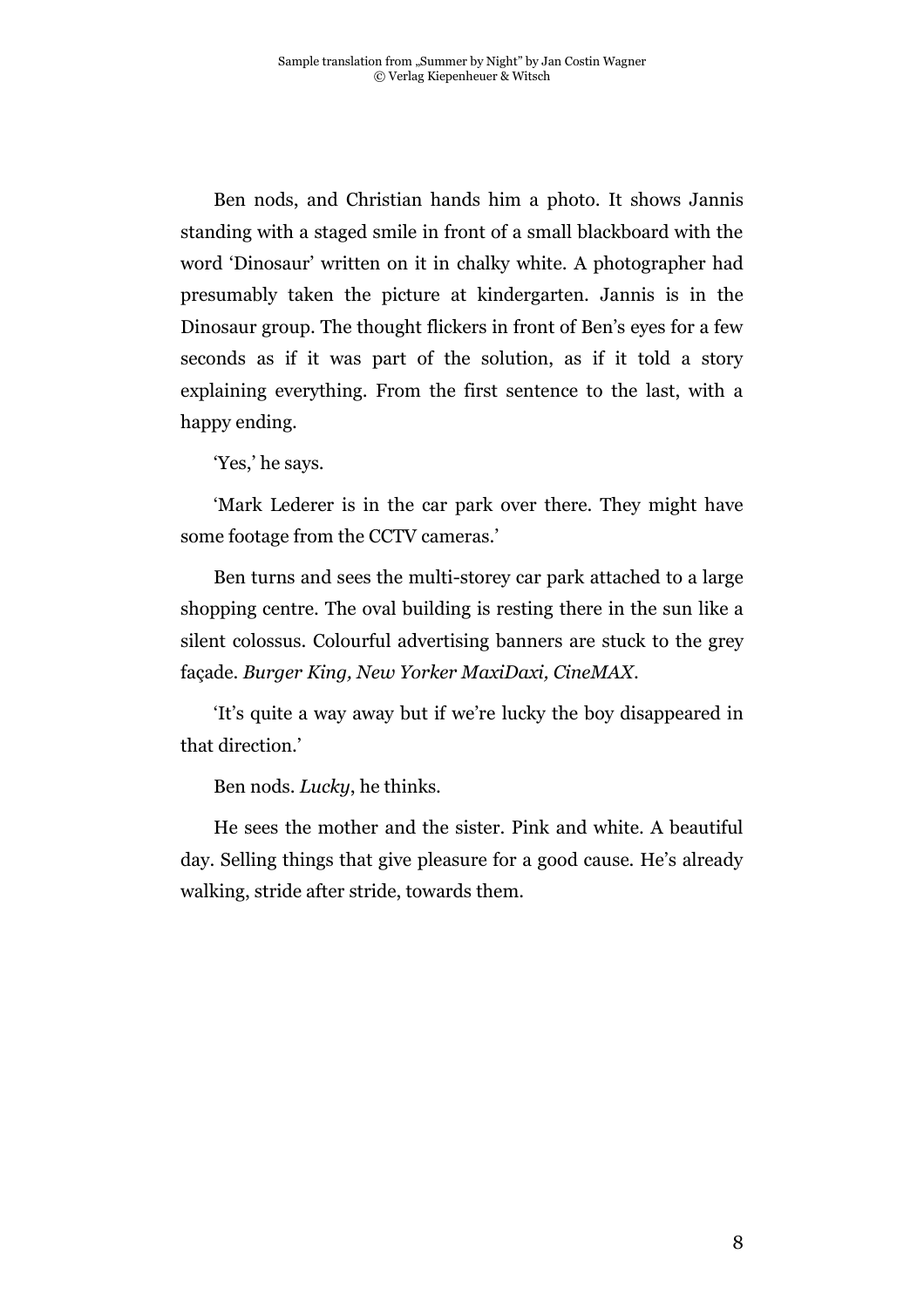## LEA

She only sees the man when he's in front of them. Standing in front of them. She didn't see him coming, no more than she saw Jannis going.

'Mrs Meininger?'

She nods. She scans the eyes, the man's face, his lips for the word that will bring Jannis back.

'My name's Neven, Ben Neven. I'm one of the investigators working . . .'

'It's about Jannis, my son.'

'Mrs Meininger, can you please tell me again what happened. When did you last see Jannis? And where exactly?'

'Jannis is gone.'

'Mrs Meininger, can you please tell me again . . .'

'We got here. I went inside to hand in our things for the jumble sale. It took less than a minute.'

Ben nods. He looks around. 'In there, you mean.' He points to the main entrance with the school's name emblazoned above it in big letters.

'Yes,' she says. 'They collect the things in the first classroom on the right before taking them to the stalls.'

'Right, I get it,' Ben says. 'And your son, Jannis, was . . .'

'Was with me. With us.' She looks at her daughter, who meets his eye.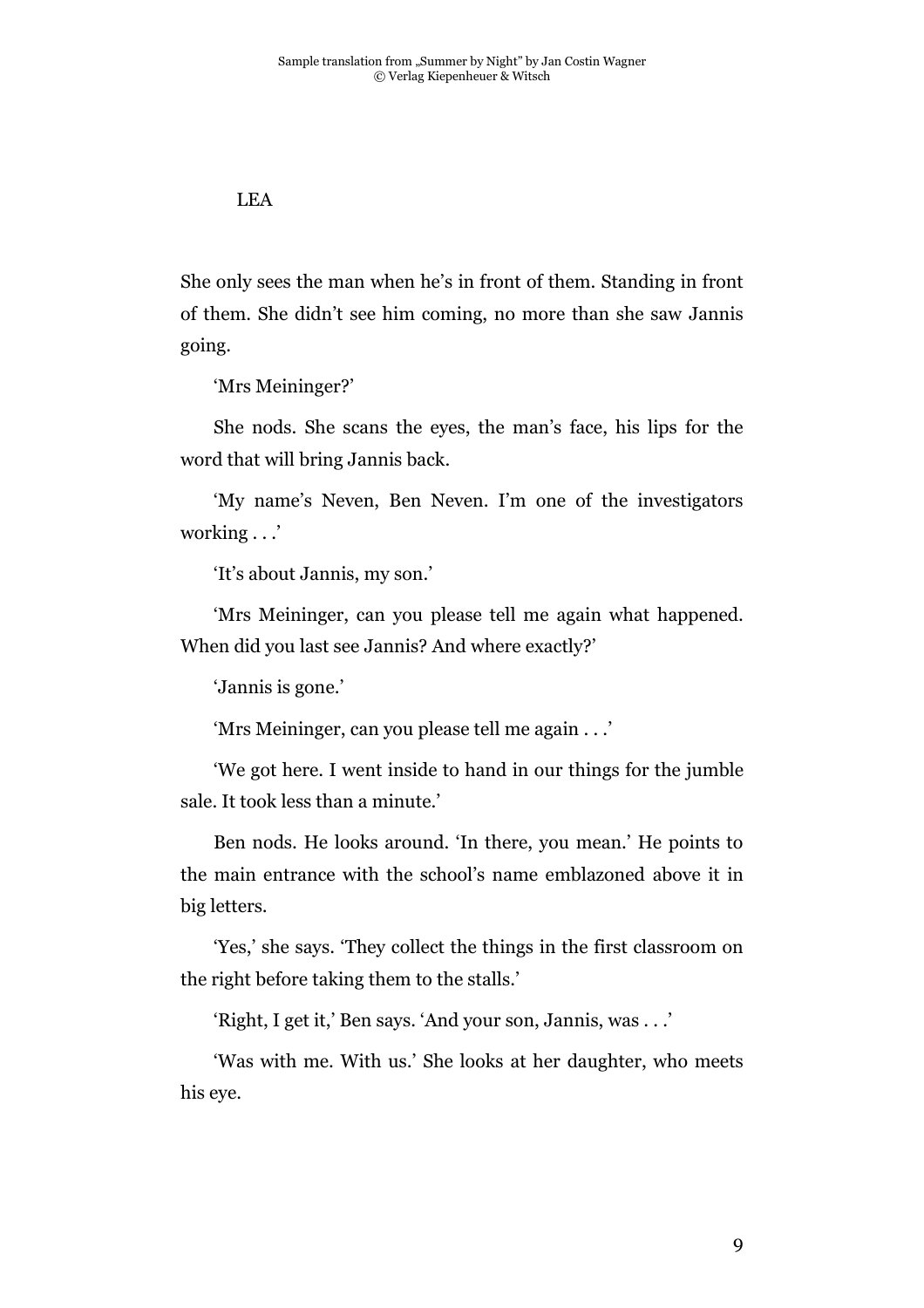'My daughter Sarah,' she says.

'I took some things inside too,' Sarah says. 'Jannis was actually with us. He was even carrying something.'

'Yes, that's right. He had an old Playmobil ship. He'd been playing with it recently but then he said he wanted to take it to the jumble sale anyway so other children could have fun with it.'

Ben nods. He hears a rushing, right in his ears. Like the roar of the sea.

'I thought he was there, that he was following us,' says the daughter, Sarah.

Ben lets his eyes pause on her. 'That ship . . .' he murmurs.

'He must have carried it inside and then run off somewhere. I don't know,' the mother says. 'I'd stopped for a short chat with one of the teachers organising the jumble sale.'

'OK. Who? Which teacher?'

'Mrs Spahn. I think she's inside. She has blonde hair. Fair hair. I mean, almost white.'

'Aha. All right, thank you for now.'

He walks away.

Pink and white. Summer. A boy who wants to share his happiness. He enters the building and a pleasant coolness laps at him.

Inside the classroom he can't see a woman with fair hair, but on a grey table, alongside other items, he immediately spots the same dark-brown pirate ship with a skull and crossbones flag flying from it that he had as a child.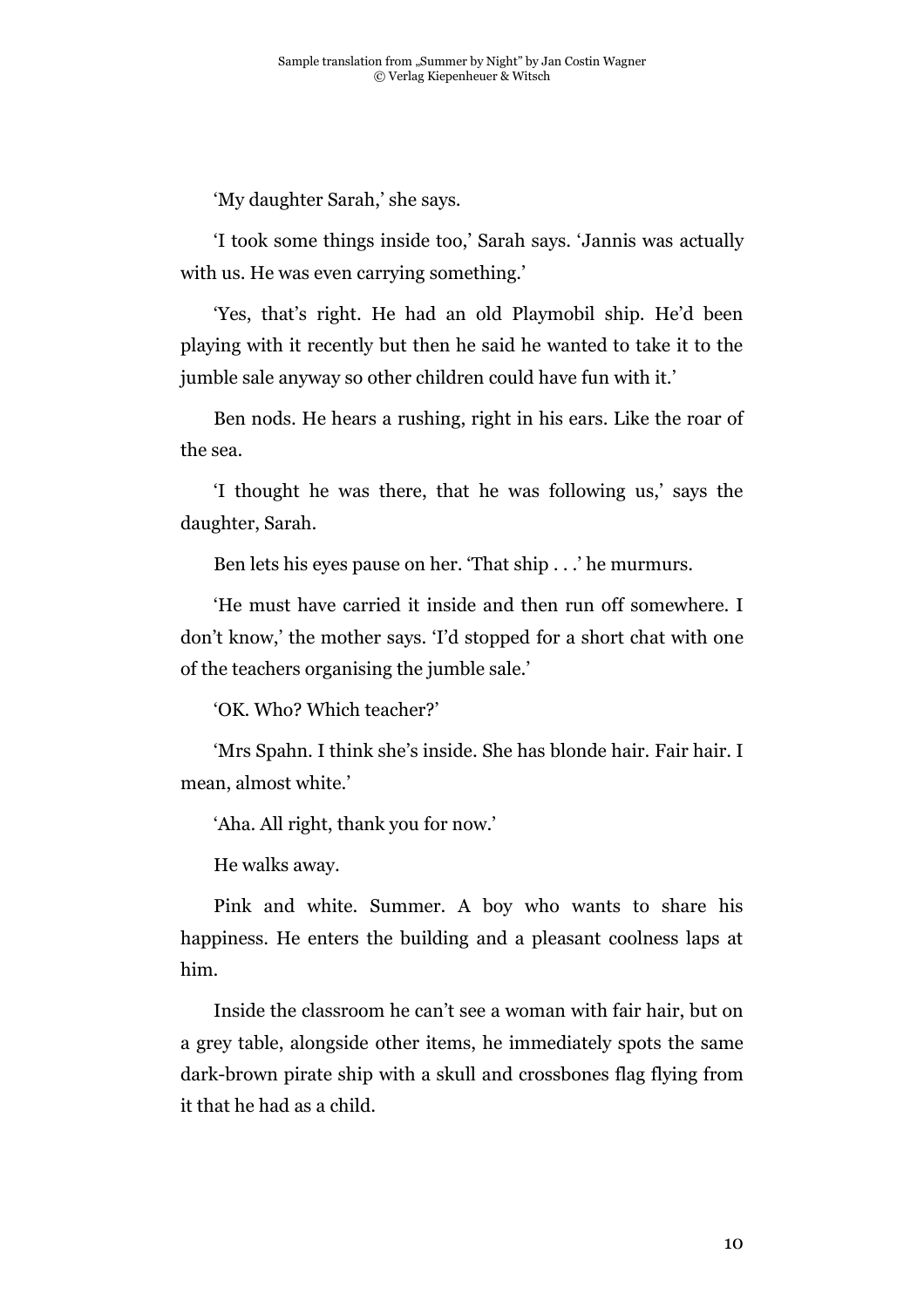*Space grey, elegant glass top, improved features, new generation, IP67 certified, the newly integrated A11 bionic processor with 64 byte providing performance for high resolution in 4 to 8 K.*

### CHRISTIAN

Christian is standing in the shade. He feels good, sheltered, protected. The coolness seems to make a mockery of the overheated day waiting outside. The man sitting in front of the screen, watching the flickering pictures unfold, is bored. It's unusual.

People are often ill at ease during a police investigation. They get unwittingly caught up in a kind of role play, desperate to live up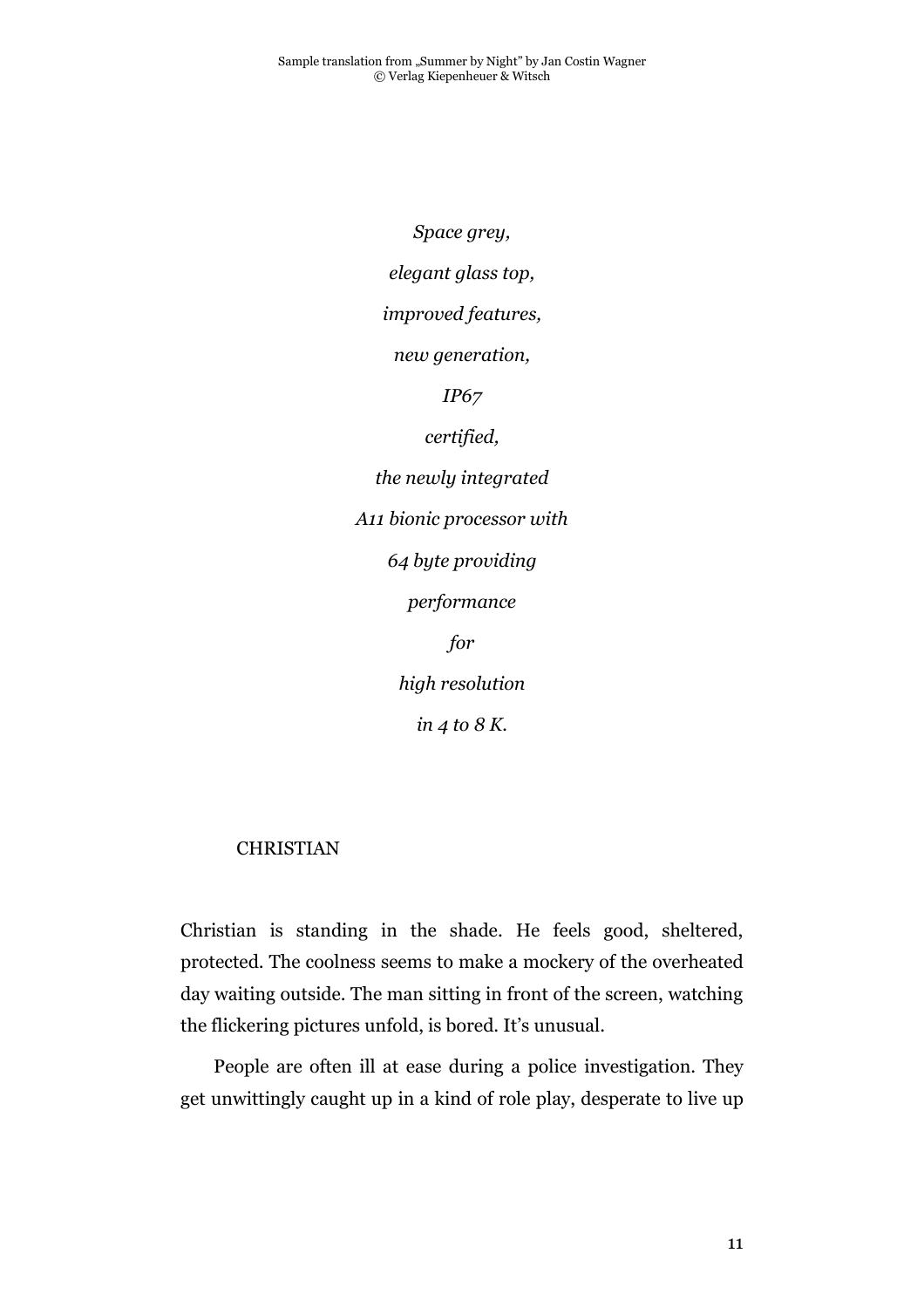to expectations. Or, in rare cases, *not* to live up to expectations. This car park attendant here seems above all annoyed. At himself? By life? By unexpected trouble?

Christian watches the spooling pictures and the time code at the bottom right of the screen. 11.32. 11.33. 11.34.

Just as the man leans back in his chair, Christian sees what his eyes have been searching for.

'Stop,' he says.

'What?'

'Stop! I want to see the freeze frame.'

'Freeze frame,' the attendant mutters.

The doubling impression returns while Christian is watching the two grey-black silhouettes. It occurs to him that this isn't real. He isn't really standing here looking at the grey picture. He feels absent, standing outside, watching himself and the car park attendant. Two strangers.

'What now?' the attendant asks.

'Can you zoom in on the two of them, the boy and the man?'

'Sure,' the watchman says.

Christian peers at the two silhouettes on the screen. One big, one small. A man, a boy. The boy is holding something in his hand. Something big. A soft toy.

'Well?' the watchman mumbles.

'I need a printout,' Christian says.

'OK,' the watchman says.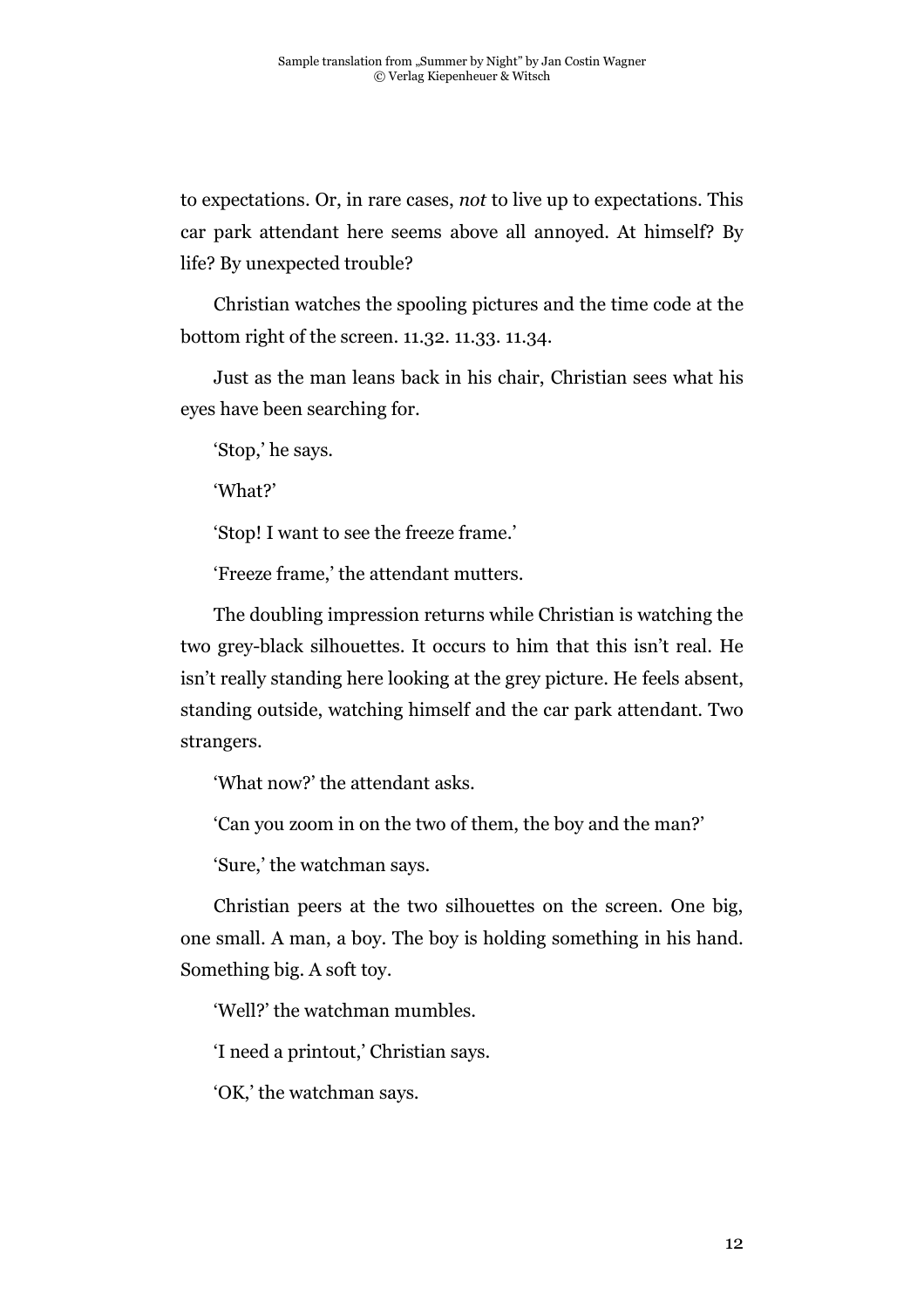Christian focuses on the image again. He's completely intent now; the other picture, the false one in which nothing is really happening, has retreated like a tortoise into its shell. He tries to distinguish some facial features, sketch outlines in his thoughts. He can't.

All he can really make out now, on closer inspection, is the soft toy. A big grey teddy bear.

### BEN

He's walking. Once again he has the feeling he's crossing the summer. Slicing a path through it. It feels nice to be moving. The parking level rears up in front of him like a monster. A grey dinosaur, surrounded by a pale, colourful world.

Mark Lederer and two uniformed colleagues, a woman and a man, are standing by the lifts, at the payment machines. Two more officers in uniform comb the area, peering into the parked cars. The cars are sleeping. Dreamlessly.

'Christian is downstairs with the attendant. They're checking the CCTV footage,' Mark Lederer says.

'All right,' Ben says. He walks into the lift and takes it down a floor. Getting out, he sees Christian standing in the small, brightly lit office, surrounded by shadow. Christian beckons to him. A man is sitting in front of the screen, breathing heavily.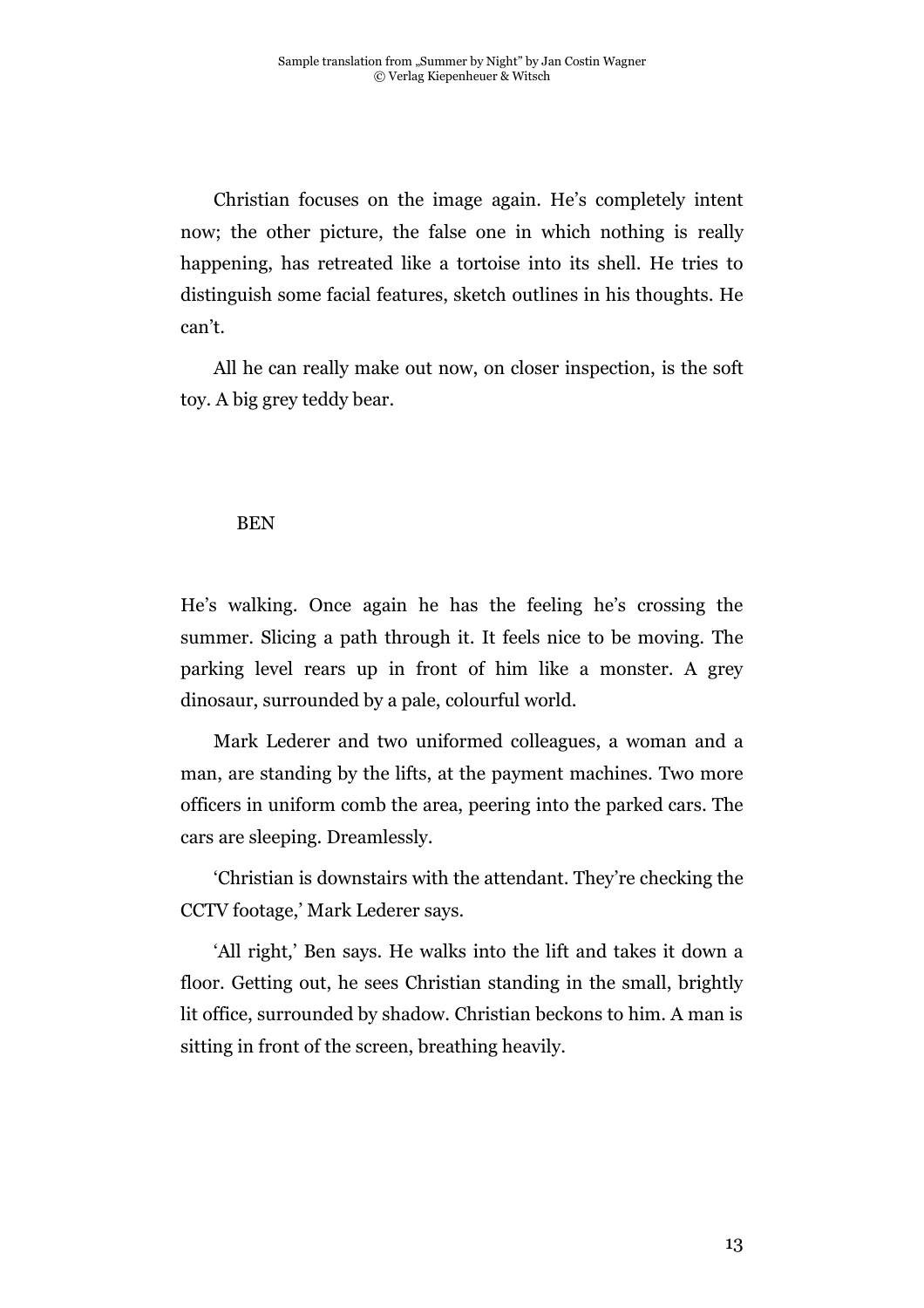'We've got something,' Christian says. 'That might be the boy. But it might equally be a father and his son coming from the jumble sale.'

Ben nods. He screws up his eyes, opens them wide and tries to bring the blurred grey image into focus. 'Any way of making it sharper? Or bigger?'

'No, I'm afraid not,' the car park attendant mumbles.

'It's the best we can do for now,' Christian says.

'OK.' Ben moves closer. *Dinosaur group*, he thinks. A boy with a staged smile, behind which a genuine, open smile was waiting to find its way on to his lips.

'That's him,' he says.

'It is?' Christian says.

Ben nods. They really do look like a father and son. Out and about together, taking their time. It must be from a camera covering an area outside the car park. They're walking along the street. Ben sees Jannis in the grey, white, black summer; he can see his smile behind the pixels. A cryptic smile, one that still needs to be 'unpacked', from the right format, in the correct resolution, before it can unfold. After the photographer finally left.

'That's Jannis,' Ben says. 'And there's a second teddy bear.'

'What?' Christian asks.

'I saw one like it. Just now,' Ben says. 'Same kind of teddy. It's lying on one of the outside tables at the jumble sale.'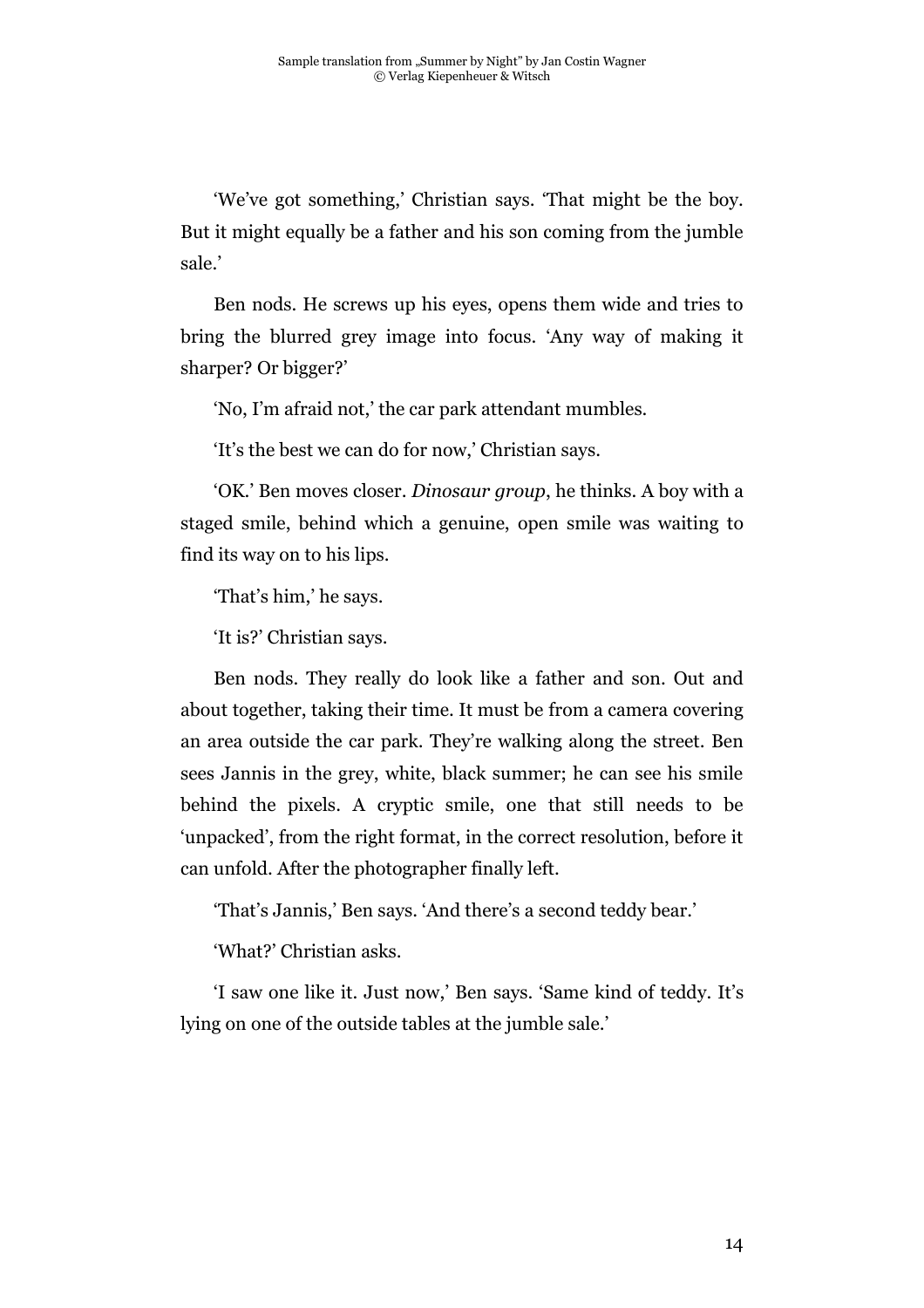## SARAH

Cautiously, she moves closer. She stops. The police officers are back. They were at the multi-storey car park. Now they're standing in the classroom, in the shade. It's oddly cool in here.

She is standing in the doorway, unnoticed. The two policemen are standing with two others in white clothes by the tables with nice things lying on top of them. As soon as they arrived she found a few items she wanted to buy.

The giant teddy wasn't one of them, but the policemen seem especially interested in it. She didn't even spot it at first. It wasn't there when they got here. The policemen brought it in from outside, out of the sun, with gloves, even though it's summer. Carefully, as if it were fragile. Or had a wounded paw.

They confer as they look at the teddy. The people in white nod. Outside, other police officers are busy cordoning off the area. Everyone has been ordered to move out of the way and off the lawn. She doesn't know where her mum is. She doesn't know anything.

She's standing in a picture that feels all wrong. The room is too cool, the policemen too serious – apart from one, who sometimes looks as if he suddenly needs to laugh. The others don't notice this, but she can see it because she feels the same. Something's wrong with the man, and something's wrong with her too. Because she sometimes almost has to laugh, because sometimes she simply cannot believe it.

None of this can really be happening. None of this is right.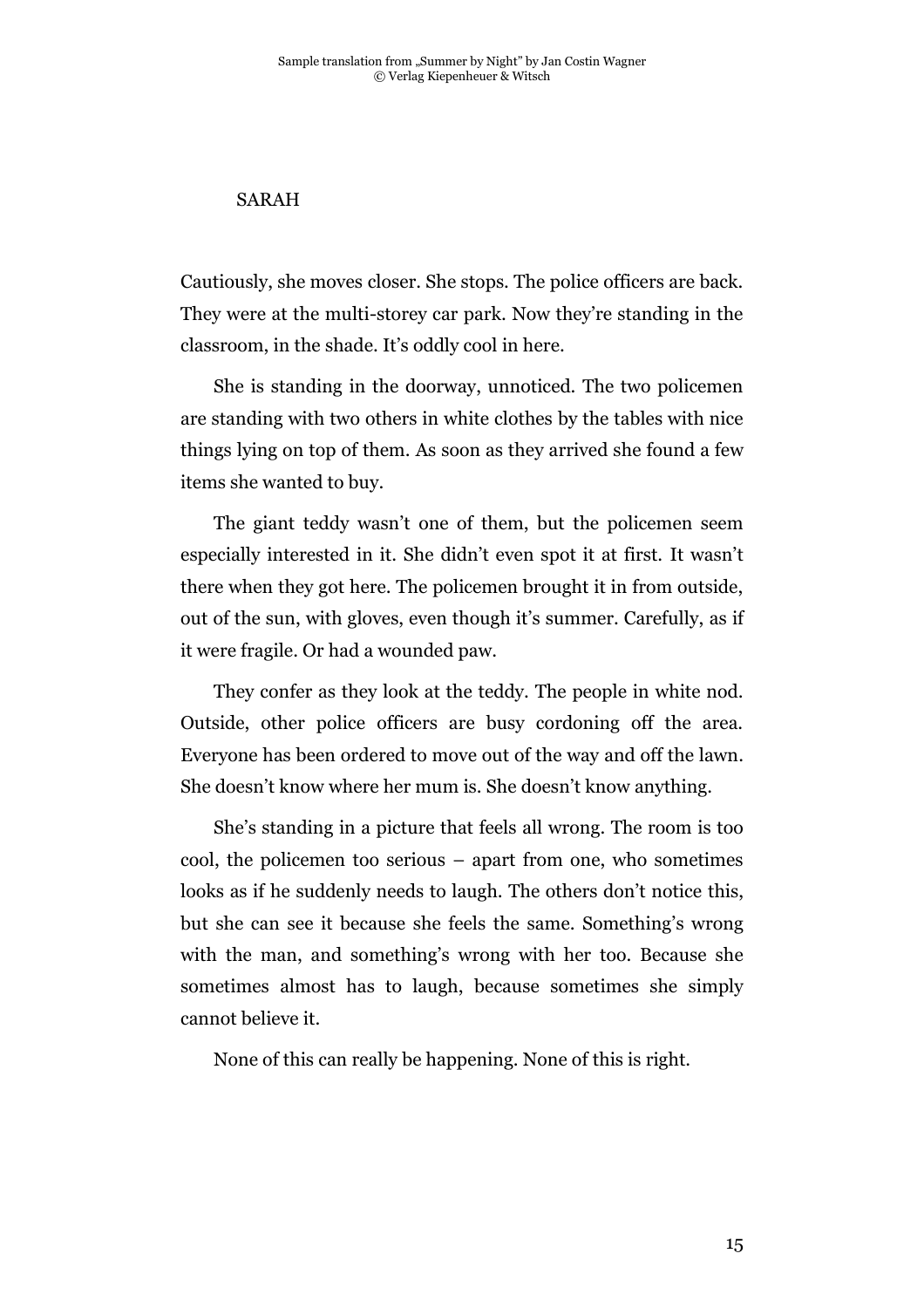Any moment Jannis will come darting round the corner, laughing. She has been waiting for it to happen this whole time. Jannis laughs, Mum laughs and is angry but only briefly because Jannis is back. Jannis would love a teddy like that, Sarah has been thinking for the past few minutes. Why is the teddy here when Jannis is gone?

The teddy is lying on the table. The policemen are standing around it as if they're going to treat it. Operate on it. The police officers are surgeons, and the teddy bear is sick.

She doesn't like the teddy, but she doesn't know why. It's no disgrace to be sick.

#### BEN

When Ben looks up from the soft toy, he sees Sarah, the sister, standing in the classroom doorway.

He goes over to her, searching for words as he walks. He can't find any, and she says nothing as he stands in front of her.

'Come on, let's go outside,' he says eventually.

He goes first, and it feels good. Feels right. Facing the sun. The area outside, the green lawn, has now been cordoned off with red tape that flutters in the slack wind. The jumble sale visitors are standing at the edges of the scene, along the street, in silence. Some whisper to one another as if everything were confidential in such circumstances. Everything classified, secret.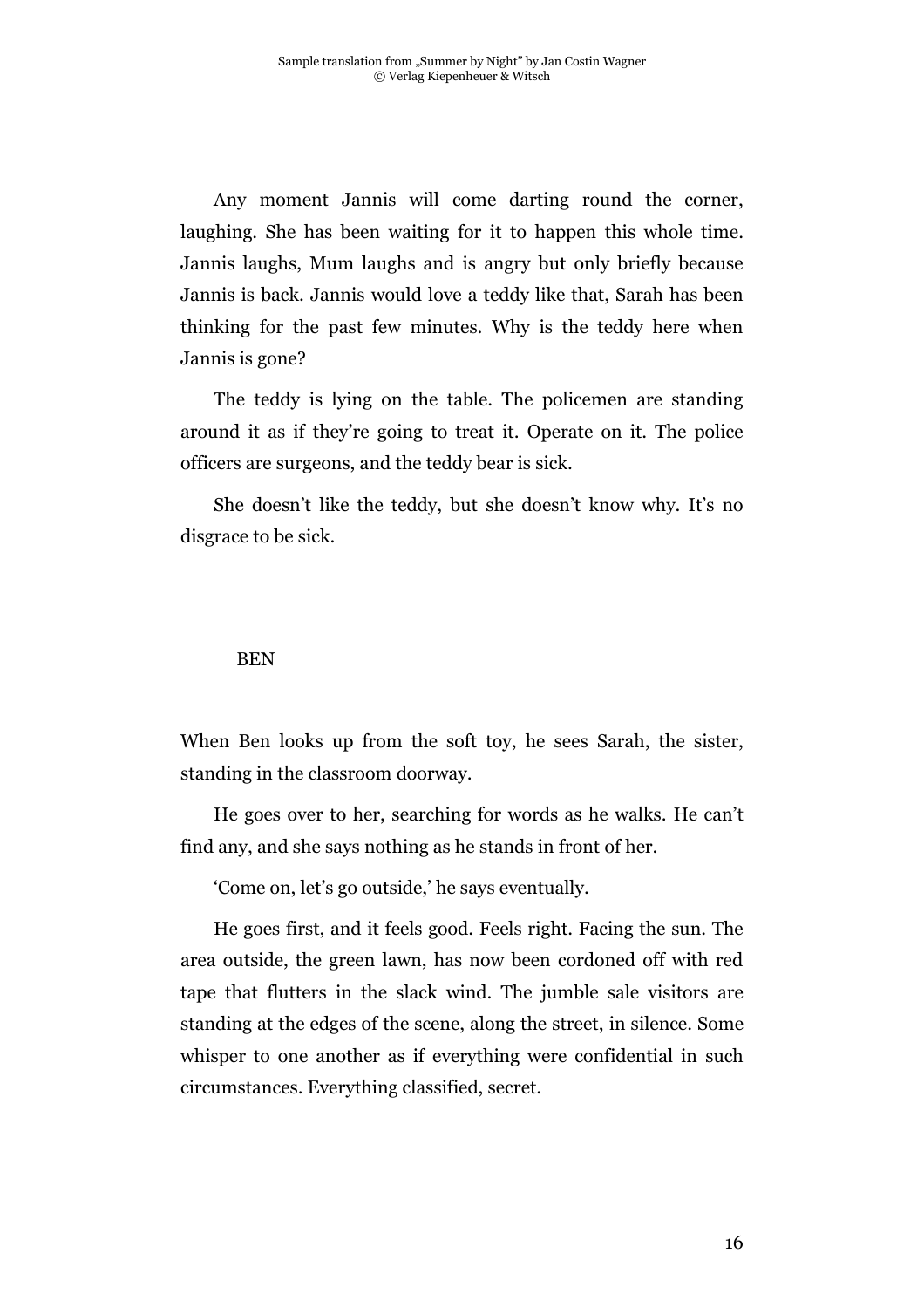A thought stirs, a feeling, a bright image he saw during the night.

'Jannis sometimes runs away,' she says. 'A few metres, I mean. But then he comes back.'

He looks at her, searching for her gaze but then dodges her eyes as they meet his. He nods.

'Is the teddy important?' she asks.

The words hang in the air. He sees Christian standing a little way off now, on the margins, near the cordon, with a blonde woman. Fair hair. Probably Mrs Spahn, the teacher. The woman's speaking, Christian's listening.

'Maybe,' he says. 'We don't know yet.'

'OK,' Sarah says.

'Can you tell me again please when exactly you last saw Jannis?'

'When we got here. We handed in our things. Inside, in the room where the teddy is.'

'Good. And Jannis . . .'

'Ran out, I think, after he put down his ship. Mum was still talking to the teachers.'

'And then you went out . . .'

'Mum looked for Jannis, but he wasn't there. We walked around once. Around the building. We asked people. Then it got . . . you know, strange.'

He nods. 'Is it possible Jannis knew someone here. A man?'

'What kind of man?'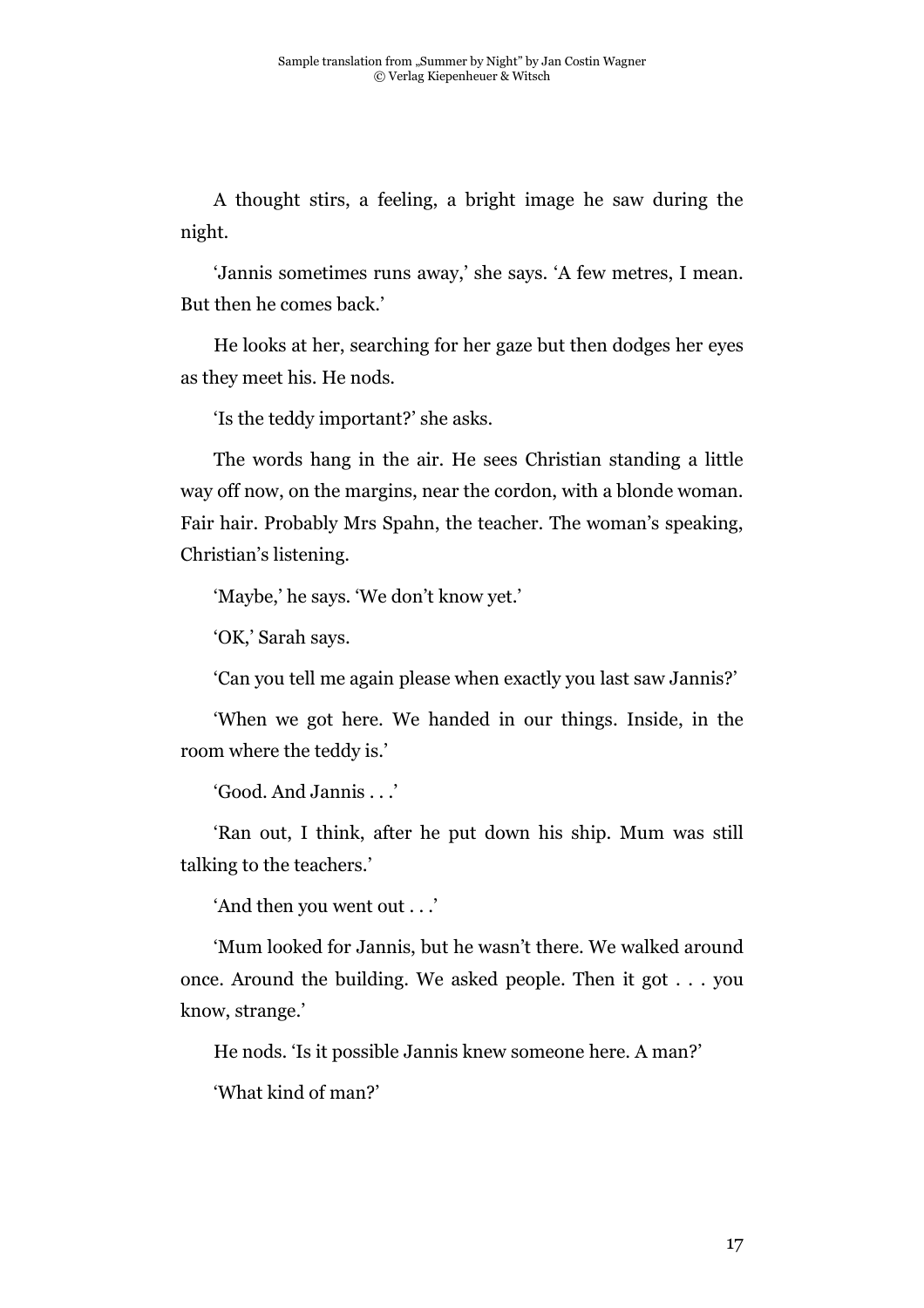'Does he know people here? Were friends of yours here, maybe? Fathers or brothers of girls in your class?'

'Well, there were lots of people we know. But we asked them all. None of them had seen Jannis.'

Out of the corner of his eye he sees Christian. He comes over to them.

'Mrs Spahn saw Jannis run outside. After he put down his ship. She talked to his mother for a while.'

Ben nods. That part of the story at least seems to stack up.

'The shot from the CCTV camera needs some work. At the moment it's not possible to make out anything apart from outline and shadow.'

'Did you see another teddy?' Ben asks.

Sarah looks up. 'Like the one inside?'

'Yes.'

'No. It was only there later. There was no teddy there when we got here. I would've noticed.'

'Either there are more than one of them or the teddy, unlike Jannis, came back,' Christian says.

Ben imagines a teddy that can walk, all on its own, as he walks across the green grass towards the red cordon with people standing behind it.

'Sorry,' he says. 'Did any of you see a man with a teddy today? Or maybe two teddies?'

Silence.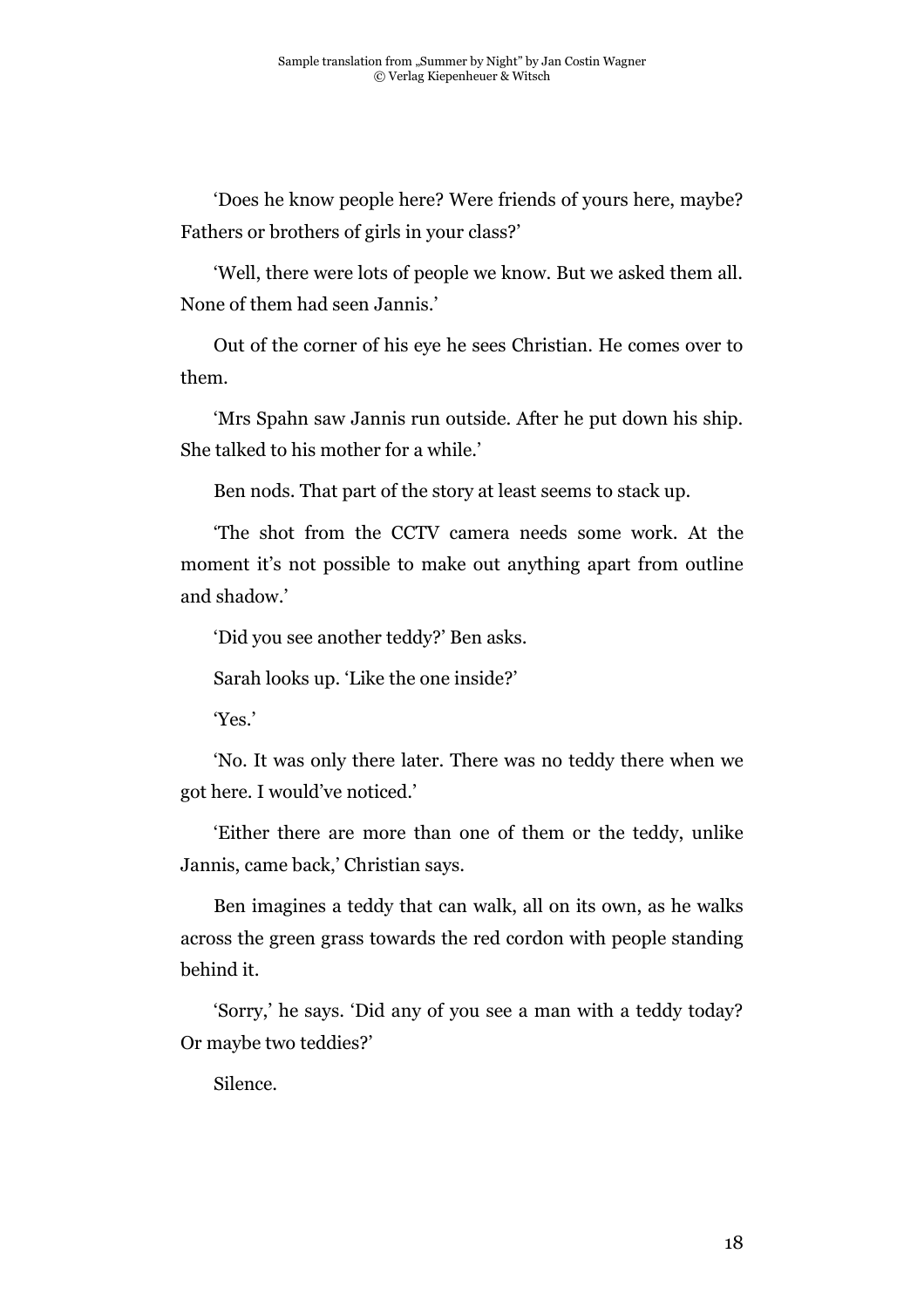'Pretty large teddies. Oversized,' Ben says.

'I did.'

Ben looks for the face that goes with the voice.

'Two teddies. The man was standing out in the street.'

Ben finds a young boy's face. For a few moments he thinks it's

Jannis. 'So you saw the man with the two teddies?'

'That's right. But I didn't know if he belonged here.'

'Belonged here?'

'Yes, he looked as if he didn't know if he belonged here. To the jumble sale, I mean.'

'So he was kind of . . . hesitant.'

'Yeah,' the boy says.

'Can you tell me what he looked like? How old was he?'

'Don't know. Young or old.'

Ben waits.

'I mean, both somehow. He was like a kid, with those teddies. But sort of old too. Much older than a child. He also had . . . very little hair on his head.'

'Had you ever seen him before? Near the school? Did he talk to anyone? Maybe he's one of the kids' dads?'

'No.'

'No?'

'No, he was all on his own.'

'OK. Did you see him with Jannis? Do you know Jannis?'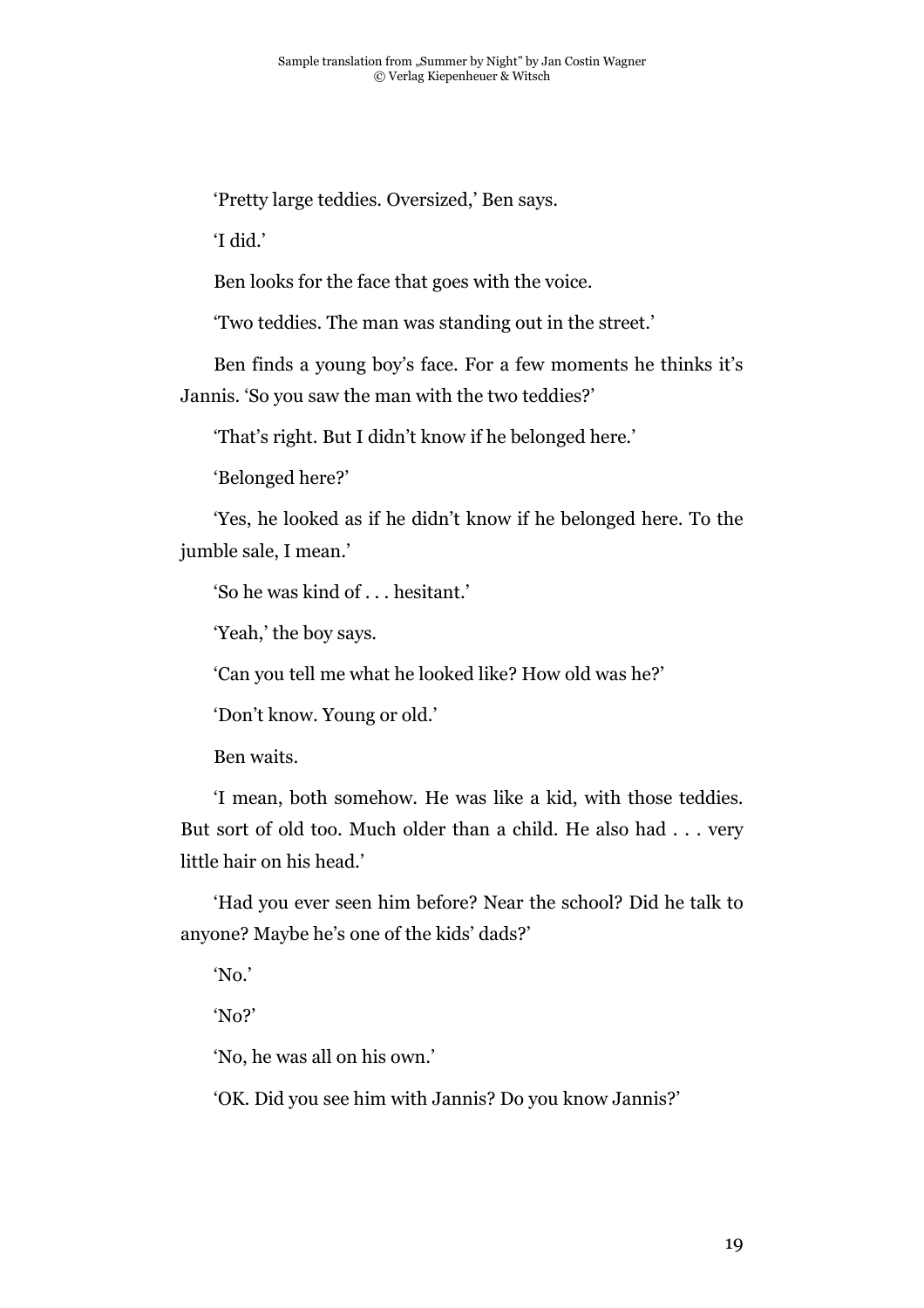'No, but there wasn't anyone with the man. The man was all on his own.'

Ben nods. Alone, he thinks. All on his own.

'No, I mean, not all on his own, of course,' the boy says.

'What?'

'He had the two teddy bears.'

## MARKO

While the boy was unconscious, Marko laid him on the bed and tried out the things he'd ordered online on him.

The boy is still asleep. Unconscious, didn't notice anything. That's good, and it's bad. The whole day isn't going as planned. Askew.

He puts the boy in the bath. He switches the television on in the living room. His heart gives a little skip when he sees there's a cartoon he likes.

He sits down in the armchair, watches the pictures and thinks that he's tired and could fall asleep, like the boy. Maybe he could dream the same things.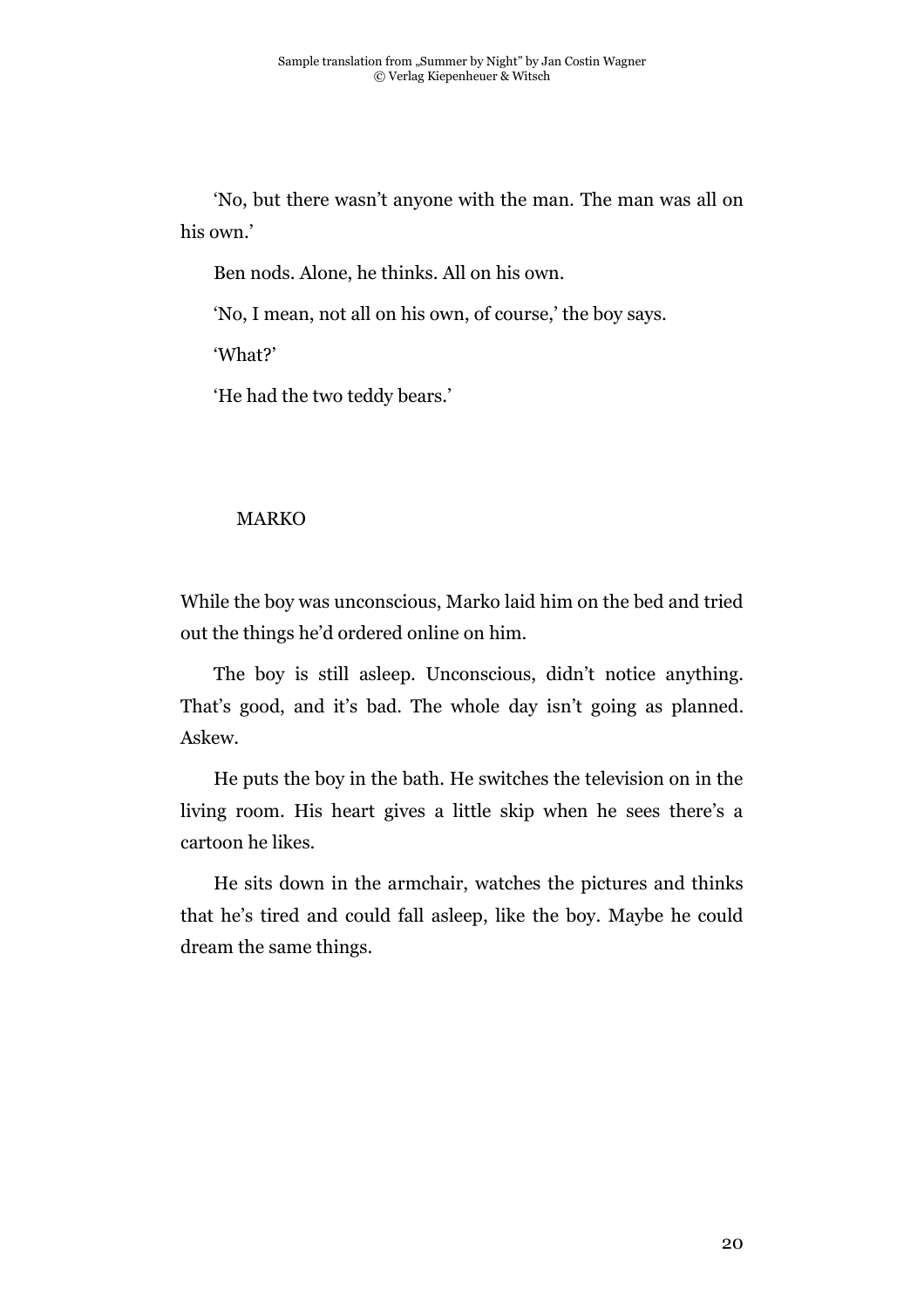*In a digital world my car tells me when it's time to set off.*

*The car they dreamed of as children has just been surpassed.*

> *My car knows my name, my destinations.*

*Progress. Freedom.*

*The conquest of the*

*digital world.*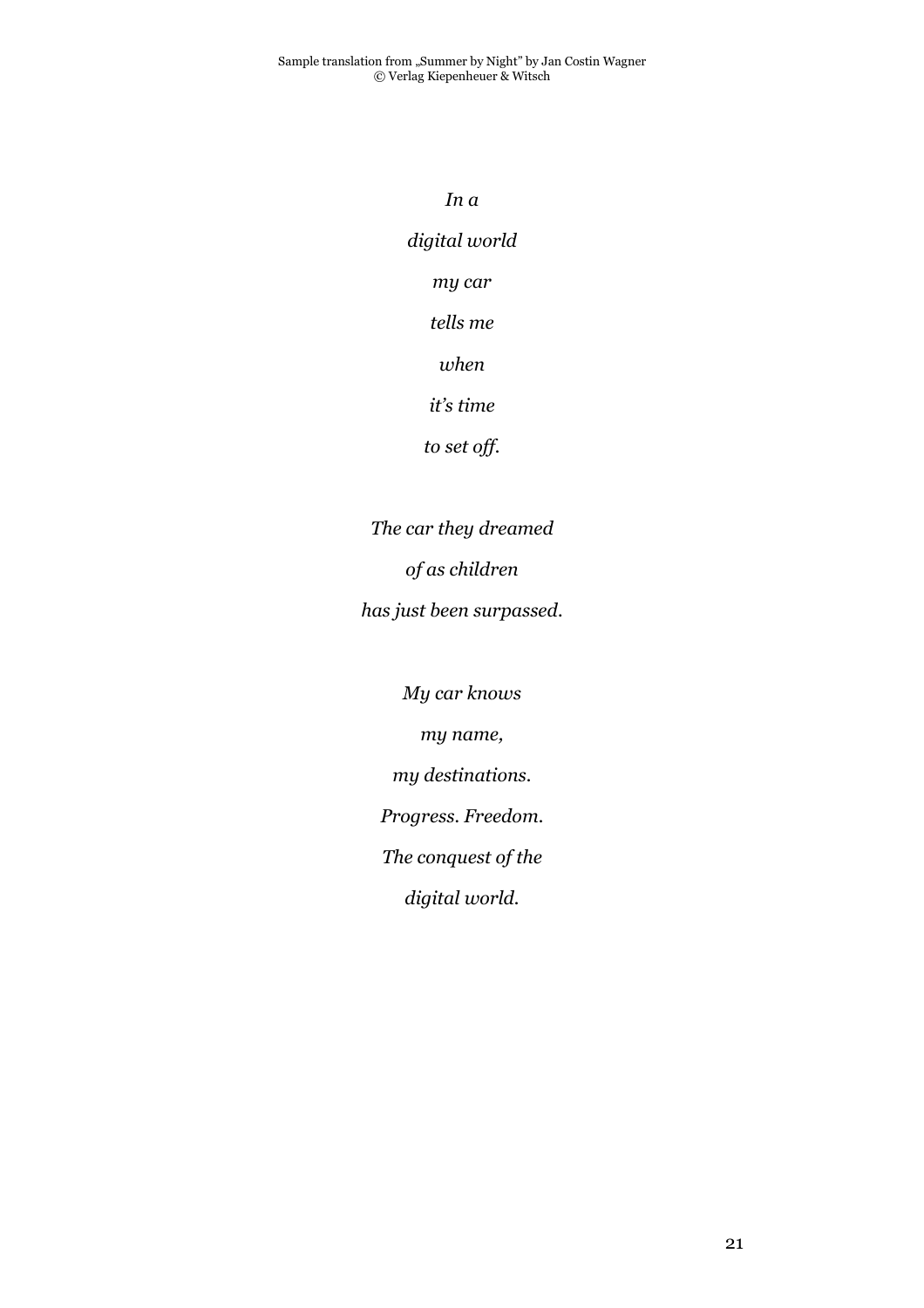### BEN

The afternoon is receding; evening is approaching. They are sitting in the shade of the meeting room, with warm evening sunlight slanting through the Venetian blinds.

Malvi, the department head, is the only one standing. Maybe because he's ready to leave, maybe because he'd like to lord it over the others. Maybe for other reasons.

Ben turns towards the wide-screen TV with the frozen CCTV image flickering on it. A man, a boy, a teddy bear.

'That's all?' Malvi asks.

Christian gives a quick, dry laugh. He's sitting at the very end of the table, as always. 'Superior,' he mumbles.

'What?' Malvi asks.

'You're talking like a superior,' Christian says. 'And of course you are one.'

Malvi stares at Christian, Christian stares at Malvi. Neither backs down.

*That's all*, Ben thinks. Man, boy, teddy bear.

'I'm checking the distribution channels,' Mark Lederer says. Quiet and withdrawn, as always. Ben leans forward a little to catch what he's saying. 'I mean, where the company that makes the teddies delivers them to,' Lederer says. 'Which department stores or toyshops sell them. We'll know by tomorrow at the latest. Will it get us anywhere fast? I don't know.'

Malvi nods.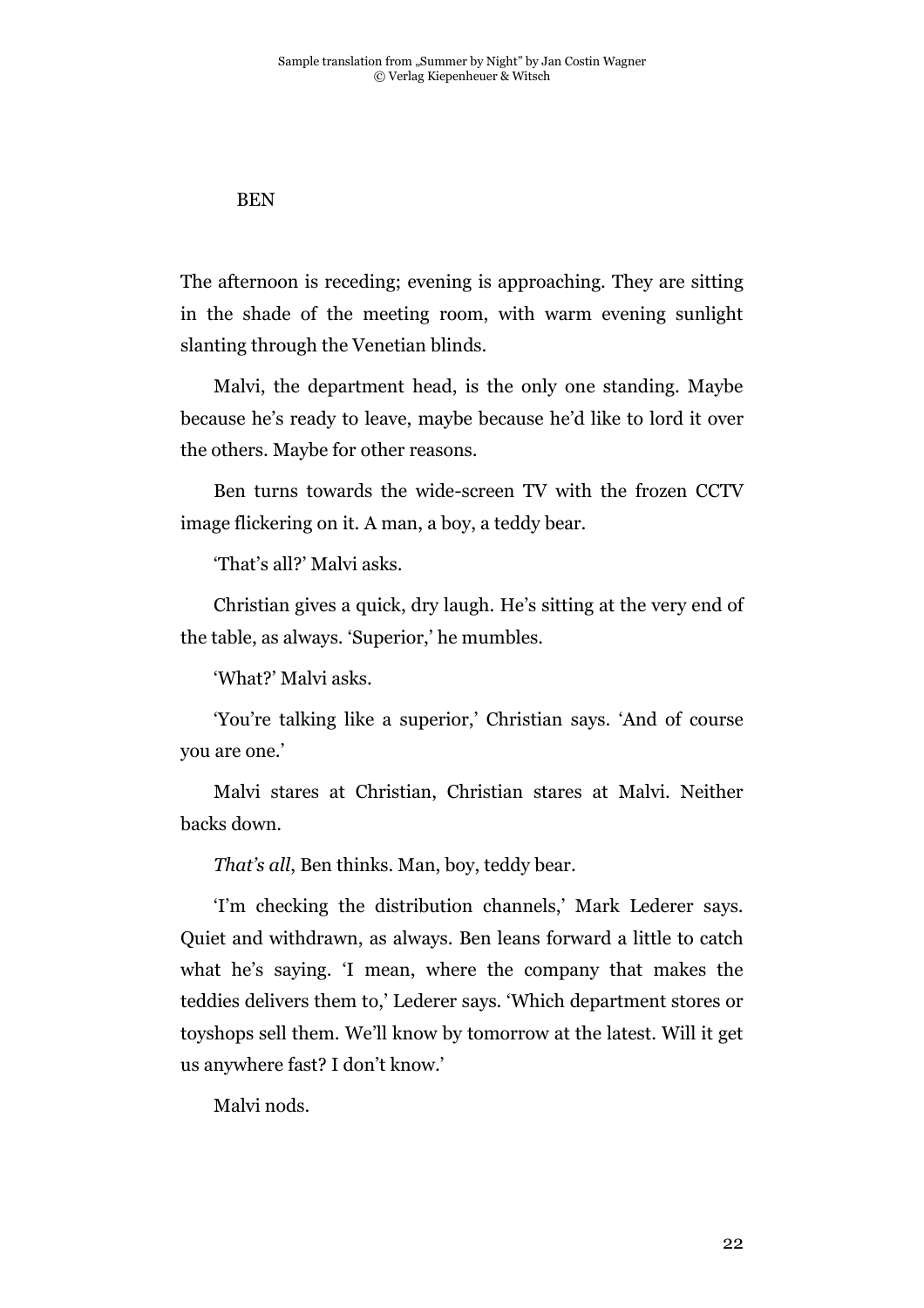An image superimposes itself on the image Ben sees. His attention wavers. *Looking for a bear*, he thinks. *Tracing its path, following in its footsteps. But it was carried, leaving no tracks*.

'What about the father?' Malvi asks. He looks at Christian who made the phone call.

'Does something in advertising,' Christian says.

'Uh-huh. Anything else?'

'He's in Berlin. Currently working on a job for a car manufacturer.'

'Uh-huh,' Malvi says.

'Bears no resemblance to the man in the CCTV footage,' Christian says.

'OK.'

'He's on the way back. His plane lands in Frankfurt at half seven and I'll be there.'

'Good,' Malvi says.

'The family gives the impression of being intact,' Christian says.

Ben lets these words reverberate. *The family gives the impression of being intact*.

'The officers on the ground haven't reported anything yet. We've got two helicopters with thermal imaging cameras over the woods near the school and they'll fly until about eleven this evening,' Ben says.

Malvi nods.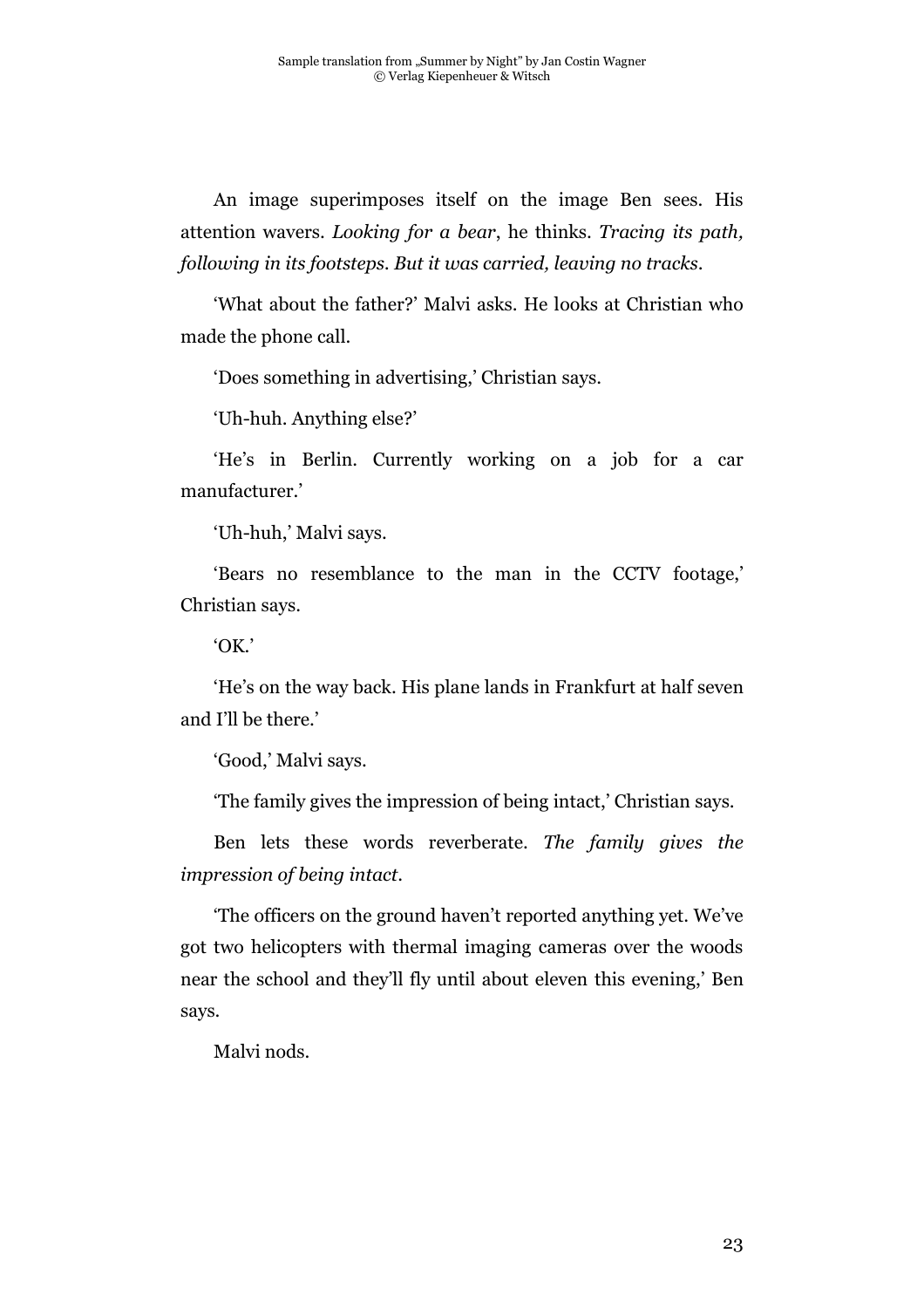'7,886 out of 8,234,' Lederer murmurs, even more quietly than usual.

'Yes?' Malvi asks.

'I've looked up the statistics for last year,' Lederer says. '7,886 out of 8,234 children in the age group up to and including thirteen came back or were found. That's a clearance rate of over ninety-five per cent.'

Silence.

'The remaining five per cent is made up almost exclusively of perennial runaways and strays. Or children who've been taken away from their parents.'

*Runaways. Strays*, Ben thinks.

'Odd term, that: *strays*,' Lederer now adds. He looks down at the sheet of paper in front of him. 'Overall, it should be noted that every day many children are reported missing, but the proportion of children whose whereabouts still haven't been cleared up after a longer period is very low.'

Malvi clears his throat.

'As for the remainder, it is to be feared that they were victims of a crime or an accident, find themselves in a hopeless situation or are no longer alive,' Lederer reads.

'Have you finished, Mr Lederer?' Malvi asks.

Lederer nods. Ben watches him. He looks sad beyond belief. Because the statistics have offered him no certainty that Jannis is safe. Five per cent is too low. Ben wonders if Mark Lederer has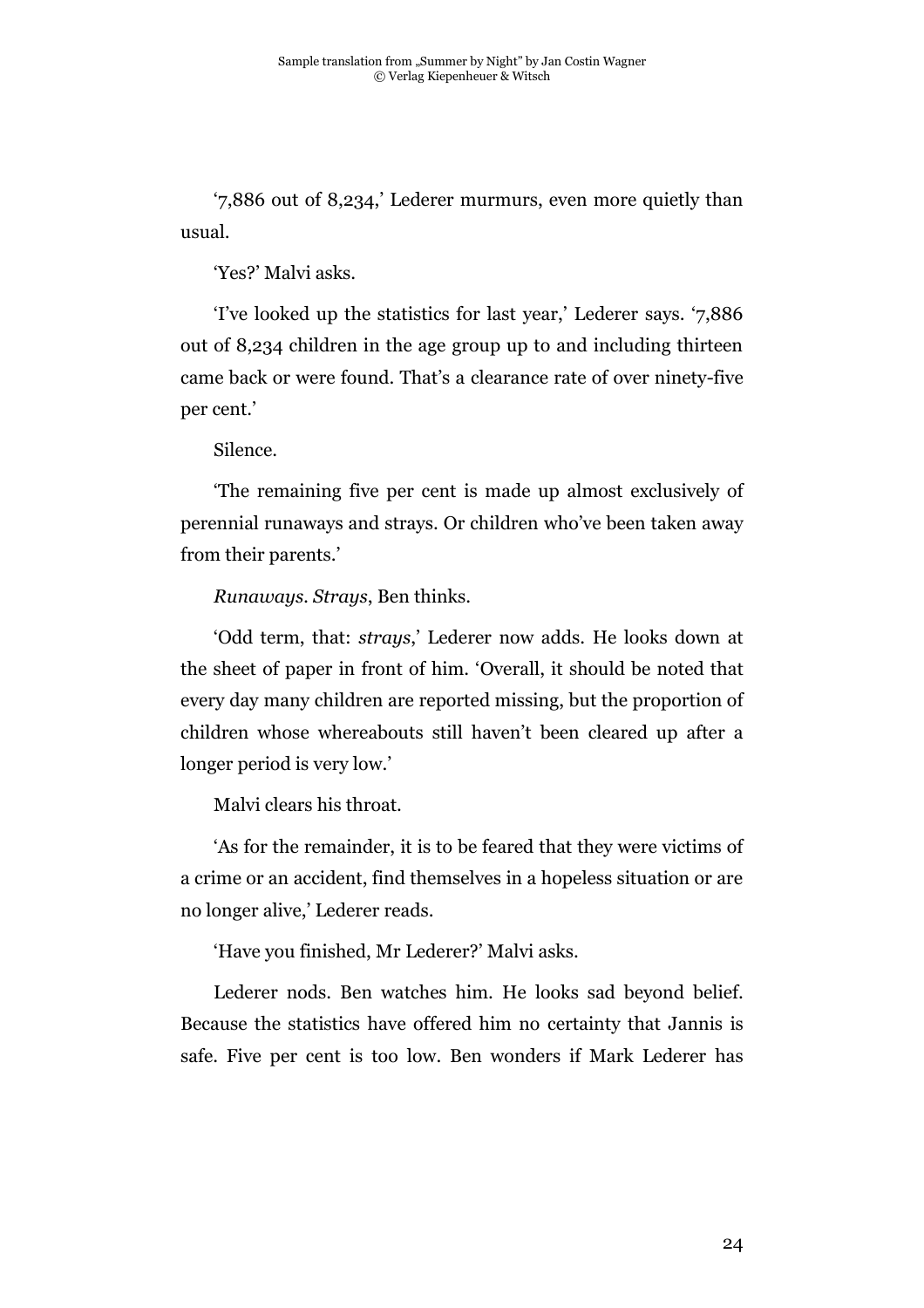children. He doesn't know much about him, nothing in fact. A quiet, amiable man, that's all.

'The technical department is busy getting the man's picture in focus. The CCTV image. We need it to be much sharper so we can use if for questioning or for the manhunt,' Ben says.

He looks at Malvi and sees that his boss's eyes are on him. Malvi's eyes seek his.

'Your case,' Malvi says.

The words hang in the air as Malvi turns away from Ben, nods to everyone in the room and leaves. *My case*, Ben thinks. *My case, my case.* Malvi loves phrases like that, but this time it sounds different.

Because it's true.

*My case*, Ben thinks, closing his eyes for a few seconds.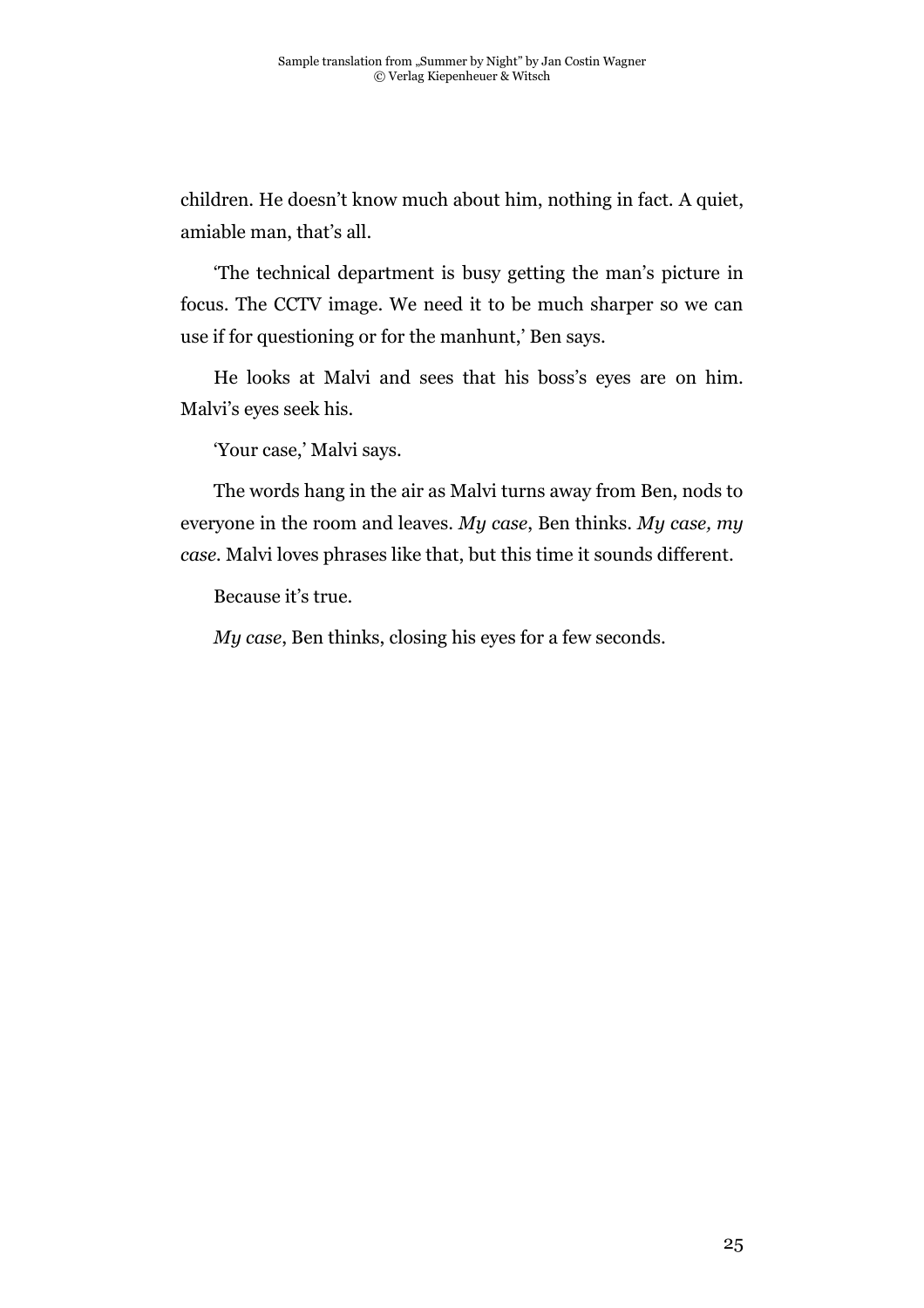*Travel yourself interesting*

*Relish your*

*experience*

## CHRISTIAN

Christian watches the people at the airport. All of them on their way somewhere or other, all in a hurry. Small people, tall people. Pretentious ones and modest. Loveable and peculiar.

He tries to catch people's eyes. Counts. Makes calculations. Most of the children are laughing. Most of the adults are stonefaced. Two small children are crying. One of them is lying in a pram.

Most babies are wailing or silent.

Most adults are hunched over their smartphones.

Some people are very loud. Shrill laughter drifts over from the queue at the check-in counter of an Asian airline whose pink logo is very different from the others. Laughing women. Giggling. An Asian woman and a European woman are sharing a funny moment – a moment when everything is different.

'Excuse me, Mr . . .'

He turns round, still dazzled by the pink of the Asian airline, and stares into the eyes of Mrs Meininger.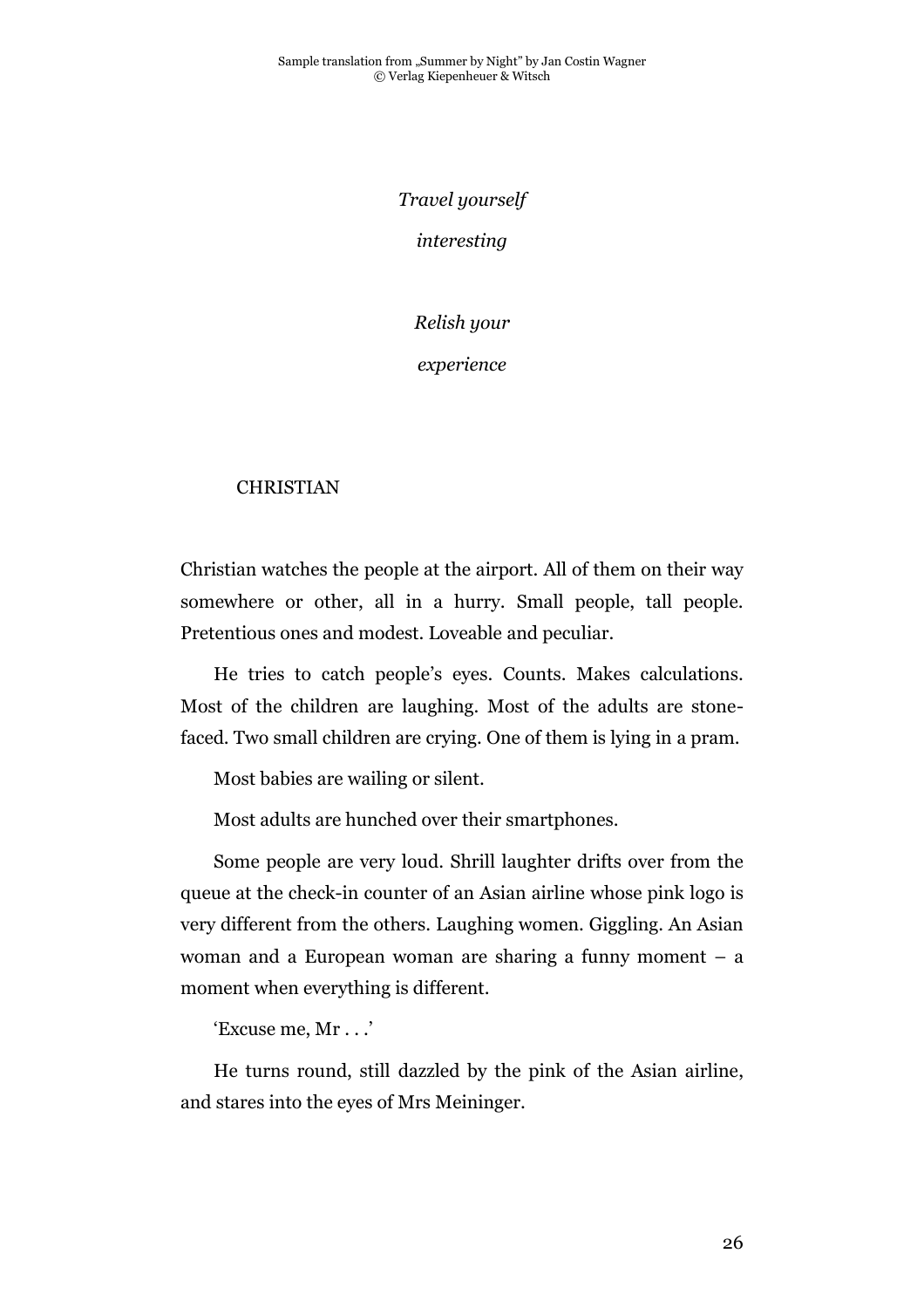'Mrs Meininger,' he says.

'You're one of the policemen . . .'

'I'm waiting for your husband,' he says. 'I'd like to have a quick talk with him. Christian Sandner. You spoke to my colleague, Mr Neven, this lunchtime.' He offers her his hand and feels her skin. Soft and cool. *Christian Sandner*, he thinks. That's me. 'Nine letters, seven letters.'

She looks at him quizzically.

'My name. My first name has nine letters, my surname seven.'

He's a little surprised that he said it aloud. He usually only thinks it. When he imagines other people, he almost always thinks of the number of letters in their name. Nine and seven. He very rarely forgets to think of it.

Three and nine – Lea Meininger.

It's a kind of tick. A kind of mantra. Is that the word? For a fleeting moment he thinks of Natalie. Natalie laughs after counting the letters. Natalie has never called it a mantra.

*Where's Sarah?*

'Where is your daughter?' he asks.

'She stayed at home,' Mrs Meininger says. 'She wanted . . .'

'Oh yes, I understand,' he says. He genuinely does.

'She wanted to be there in case Jannis comes home. Or in case he . . . is found. In case he's brought back.'

'Yes.'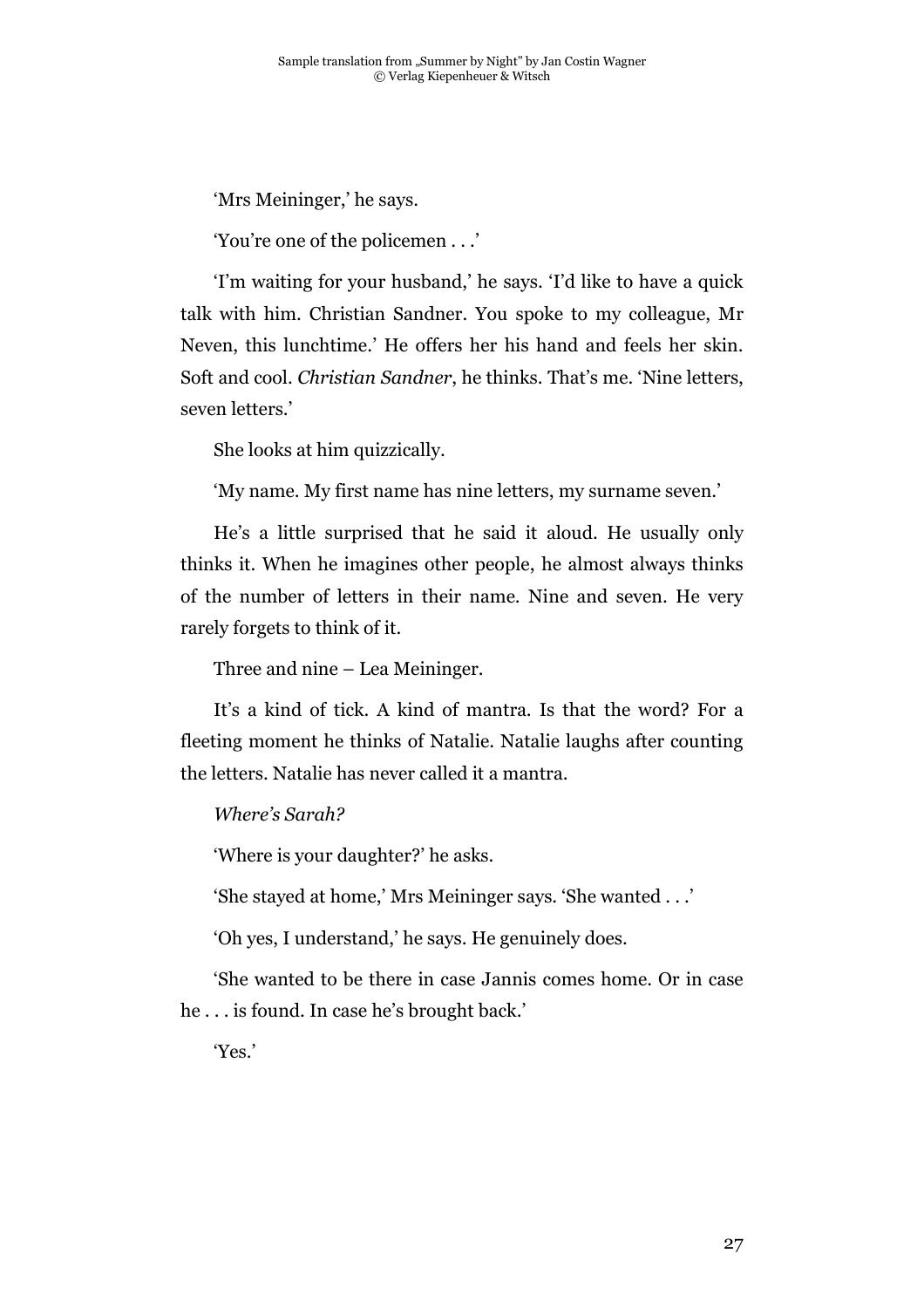The arrival gate opens and closes, opens and closes. Christian catches people's eyes, holds them, lets them go. He no longer knows what the father, Mrs Meininger's husband, looks like; he has no likeness in his mind's eye. He saw a photo that's already in the investigation file, but the memory is gone. He tries to remember, to picture him, but nothing comes.

*Six*, he thinks. *Jannis*.

### BEN

Ben drops in on Landmann before going home. He hasn't been to Landmann's place for a while. Now he heads to his house as if it were normal, the most normal thing in the world to visit Landmann. He didn't get through to him by phone, but he's sure he'll be at home.

Landmann's house lies there in the evening sun, swathed in golden light. Ben feels a twinge in his stomach as he gets out and walks towards the house, gravel crunching under his feet. In the background, at the back of the broad garden, the lake lies like a mirage, like a dark-blue carpet that has just been laid out. Just for him, for this one and only reason. So he can see it, the dark-blue lake. The dark-blue carpet.

Run to the jetty, take off, jump, dive in.

Stay under water.

'Ben.'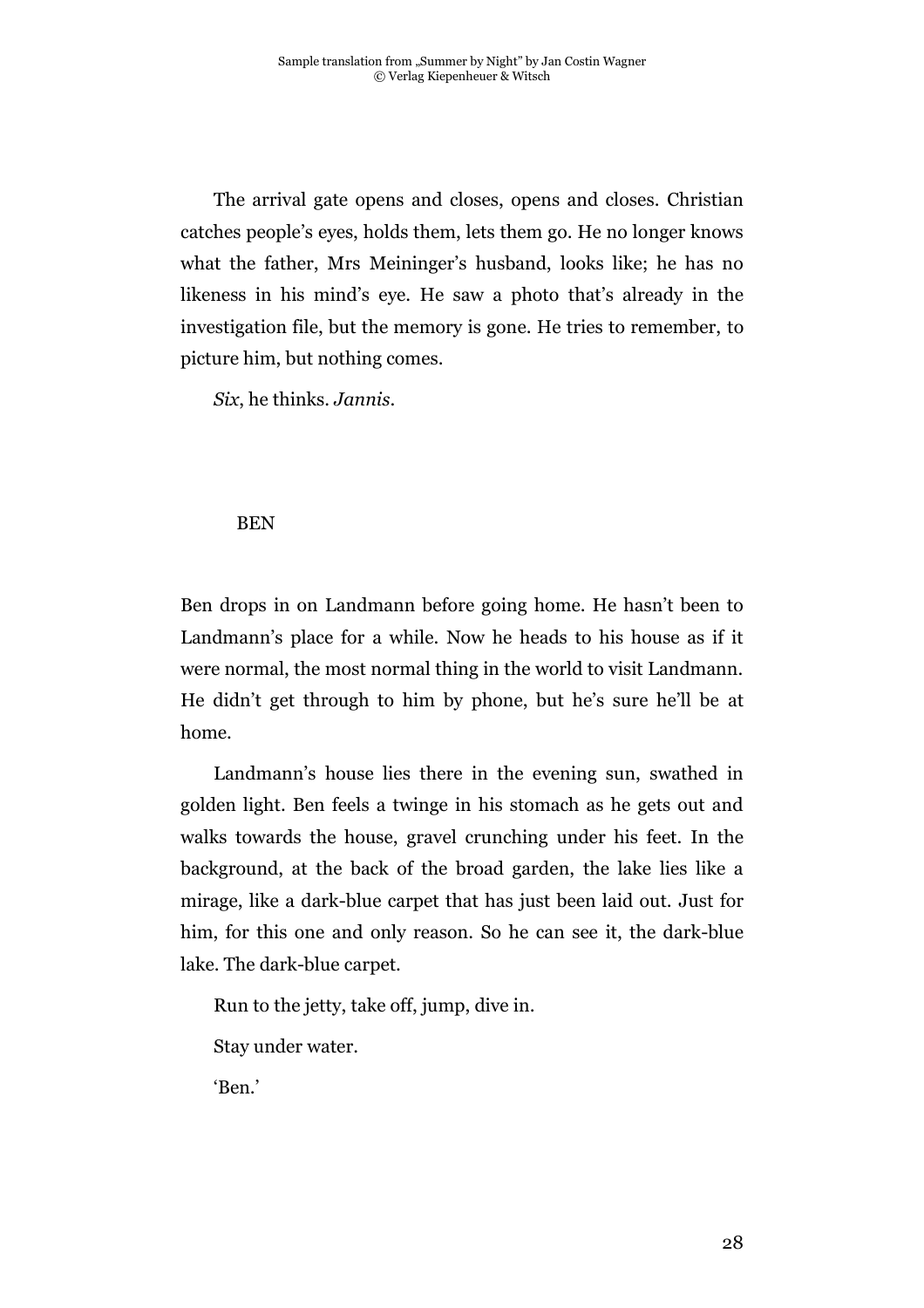Ben looks up.

'How nice to see you,' Landmann says. He's standing in the frame of the front door.

'That should be my line, actually,' Ben says. He smiles. For the first time today he actually feels a smile. An unfamiliar, distant feeling that is suddenly very close, instinctively on his lips.

Landmann invites him inside with a welcoming gesture, and he follows him into the house. Shadows play on the walls, a game he doesn't understand, and he likes that. It's good not to understand the game; it's good to know that Landmann would win the game. If he played, but Landmann doesn't play, doesn't solve puzzles, isn't an investigator. Not any more.

'Take a seat,' he says, then goes over to the fridge, takes out a bottle of white wine and opens it.

*How pretty*, Ben thinks. The interplay of sunlight and shadow on the white walls. He sits down on the light-coloured sofa.

'How are you?' he asks.

'Oh,' Landmann says. 'Fine.'

'Happy to hear it.'

'How about you? The three of you?'

That's typical Landmann, thinking beyond Ben, including Svea and Marlene in his question.

Yes. How is he? How is Svea? How is Marlene?

'I think Marlene's doing really well,' he says. 'She's managing well and has lots of friends. She enjoys her days.' *Yeah, that's right*, he thinks. He realises now that Landmann has asked. That's nice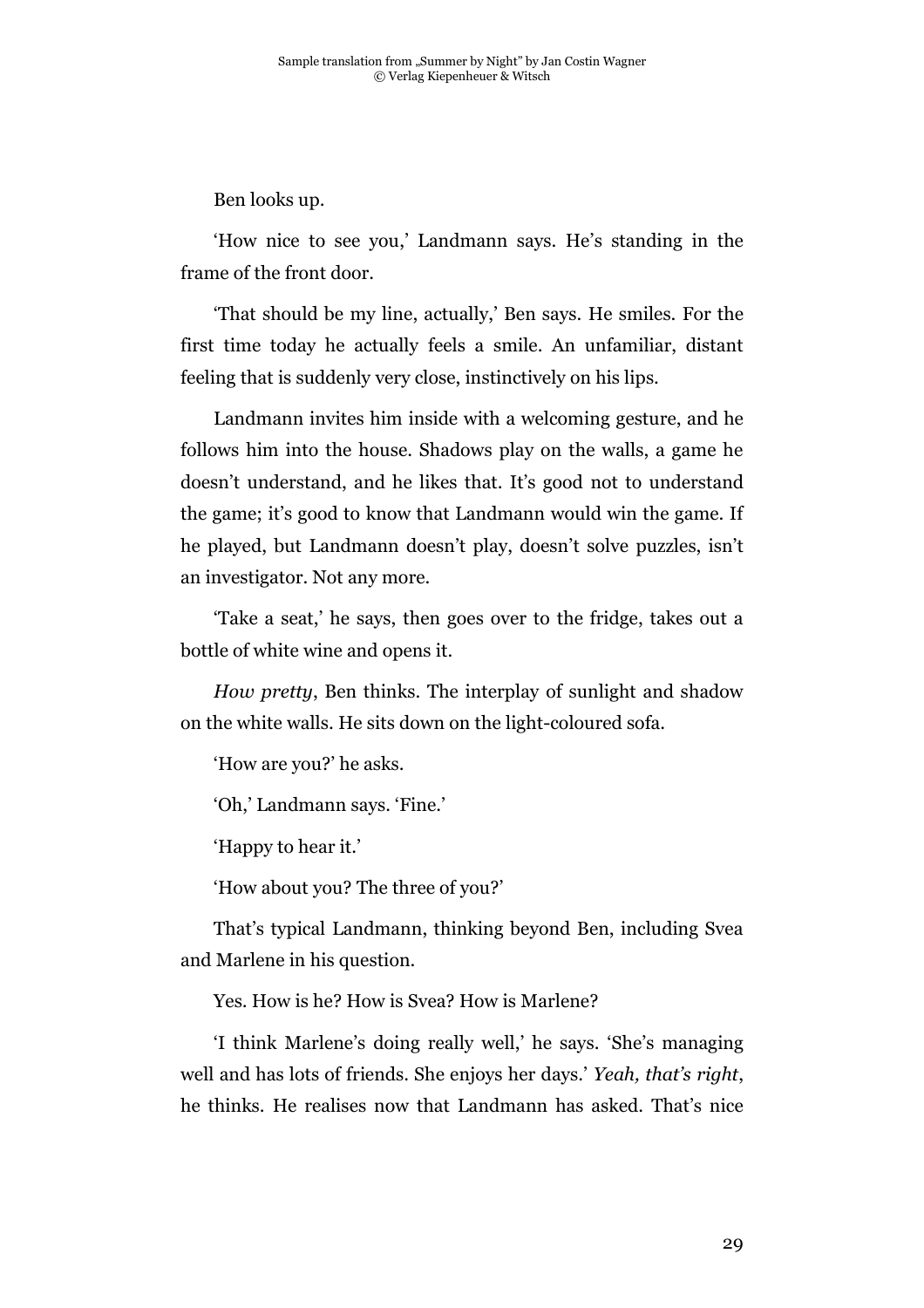too. The thought that Marlene, his daughter, is doing fine. That she's walking jauntily through life, lightheartedly, at least at the moment.

And Jannis is walking with a teddy bear. Holding the hand of an unknown man.

'And Svea?' Landmann asks.

'Well too,' Ben says. Although it's the truth, he feels hollow and empty. He really does think that Svea is well. 'She flies a lot. You know, that's her job. She's a purser now, which means she leads the crew. She was in Korea and is feeling a bit jetlagged, but otherwise she's fine. I think the jetlag heading to Korea is worse than on the flight back, so nothing major.'

Landmann nods. Pauses. Watches him with a smile.

'How about you?'

Ben says nothing. Landmann waits.

*Nothing major*, Ben thinks. 'Hmm,' he says.

'Difficult case?'

That's also typical of Landmann. Putting his finger on a sore spot. With a knowing smile. What does he know?

'Yes,' he says. 'A child's gone missing. A boy.'

Landmann says nothing. He shuts his eyes and opens them again.

'Jannis,' Ben says. 'Five years old.'

'What do you know?' Landmann asks.

'Too much and too little,' Ben says.

Landmann waits.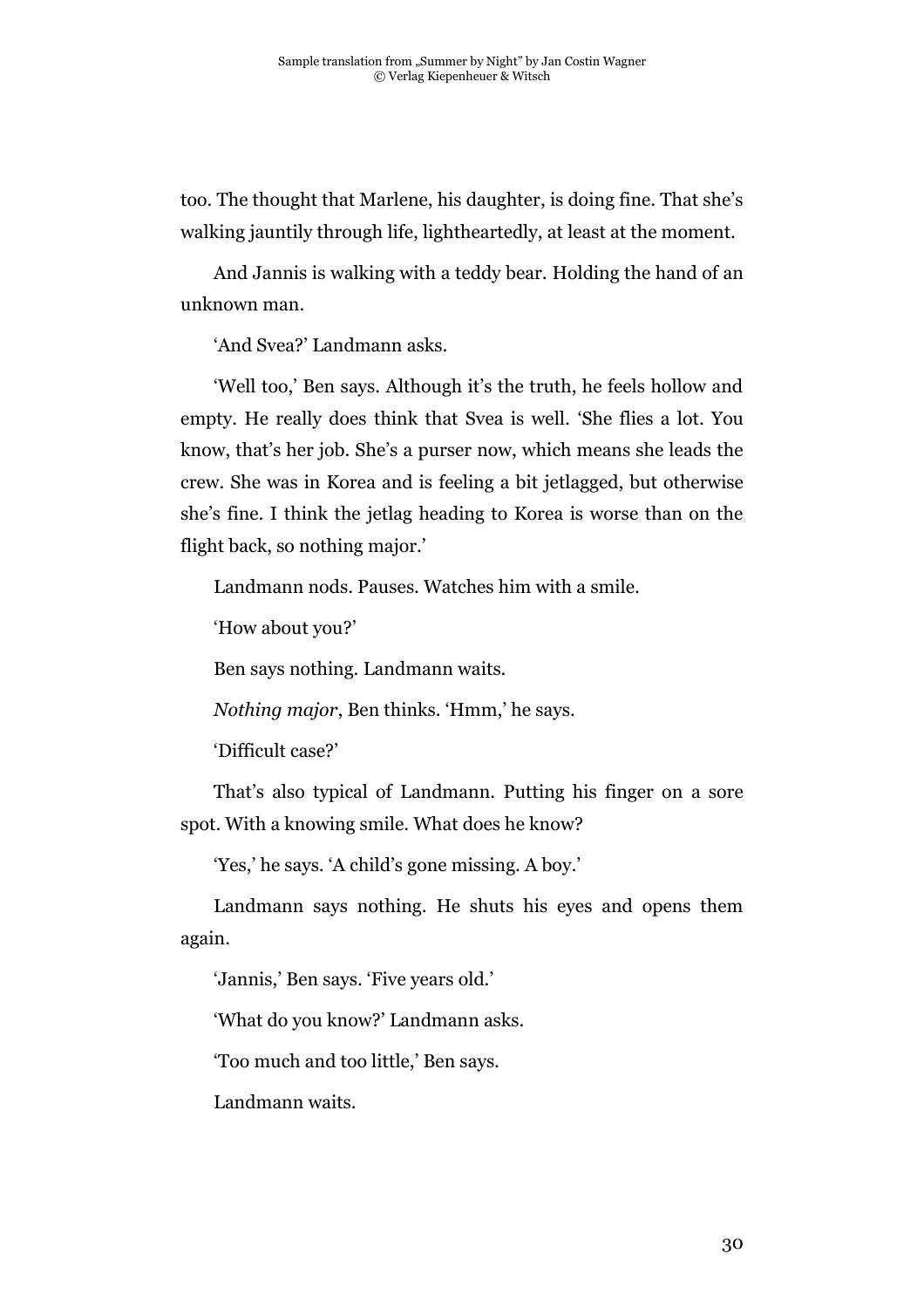'We don't know where he is or how he is. What we do know is that he's probably been kidnapped. There are CCTV recordings that seem to confirm that suspicion.'

Landmann brings the glasses over and sets them down on the table. The white wine is slightly fizzy. Landmann sits down in the armchair opposite Ben.

'Sorry to hear that,' he says.

They sit there for a while, searching for words. At least, Ben is searching, but he also feels oddly light and removed. He isn't really searching; he could almost doze off. Landman raises his glass.

'To you,' he says.

Does he really say that?

Ben lifts his glass. It's heavy. It chinks and clinks as it collides softly with Landmann's.

He feels like asking: Why to me? But he doesn't.

'I hope with all my heart that you find the child soon,' Landmann says.

'Can I sketch it out for you quickly? What happened?'

'Sure.'

'Well . . . A jumble sale. At a school. Outside, on the big lawn. Teachers, parents, pupils. Tables with items for sale. The Meiningers get there around noon. Mother, daughter and little Jannis. Shortly afterwards, when mother and daughter have taken their things into one of the classrooms, Jannis is gone.'

Landmann nods.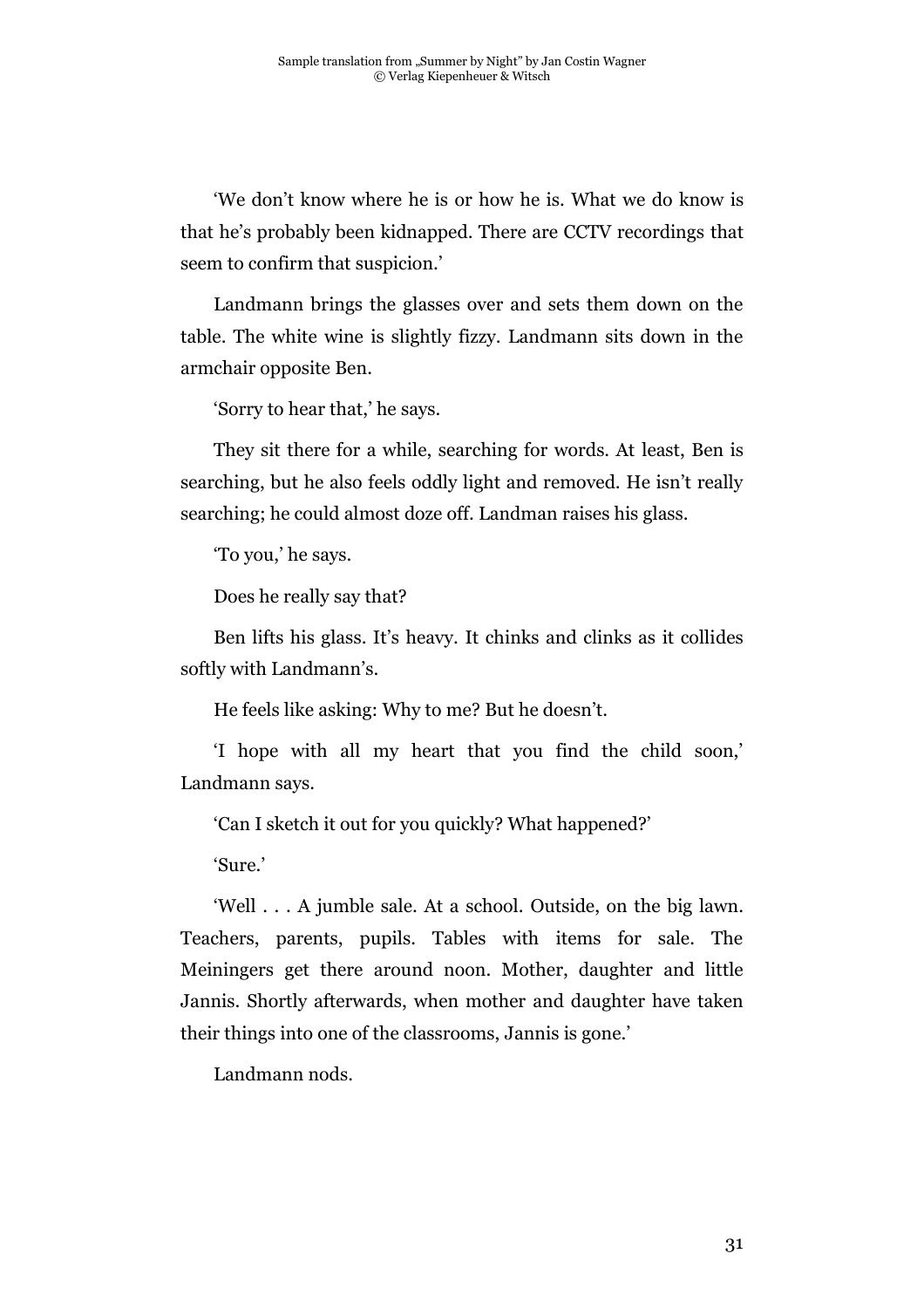Ben closes his eyes. *The sun*, he thinks. *It's shining*.

'The sun's shining,' he says, 'when I get there. Do you know my colleague Christian?'

Landmann shakes his head.

'He's very odd, but I like him. I don't think he takes anything particularly seriously. He isn't capable of it.'

'Aha?' Landmann says.

'Yes, he's incapable. It's as if he's searching for . . . his centre.'

'Hmm,' Landmann says.

'Do you understand?'

'I think so, yes. Maybe. Sounds unusual.'

*Evening sun, morning sun*, Ben thinks. And the sun between them, around midday and afternoon. It was afternoon when he arrived at the school.

'We've managed to secure footage from a CCTV camera. In a nearby multi-storey car park,' he says.

'What exactly do the pictures show?'

'The boy. Jannis. No doubt about it. And an unknown man.'

Landmann waits. As if he knows there's something missing.

'And a teddy bear,' Ben says.

'A teddy bear?'

'A big soft toy. The man obviously brought it with him. He had two of them, even. One stayed at the school. I assume that we'll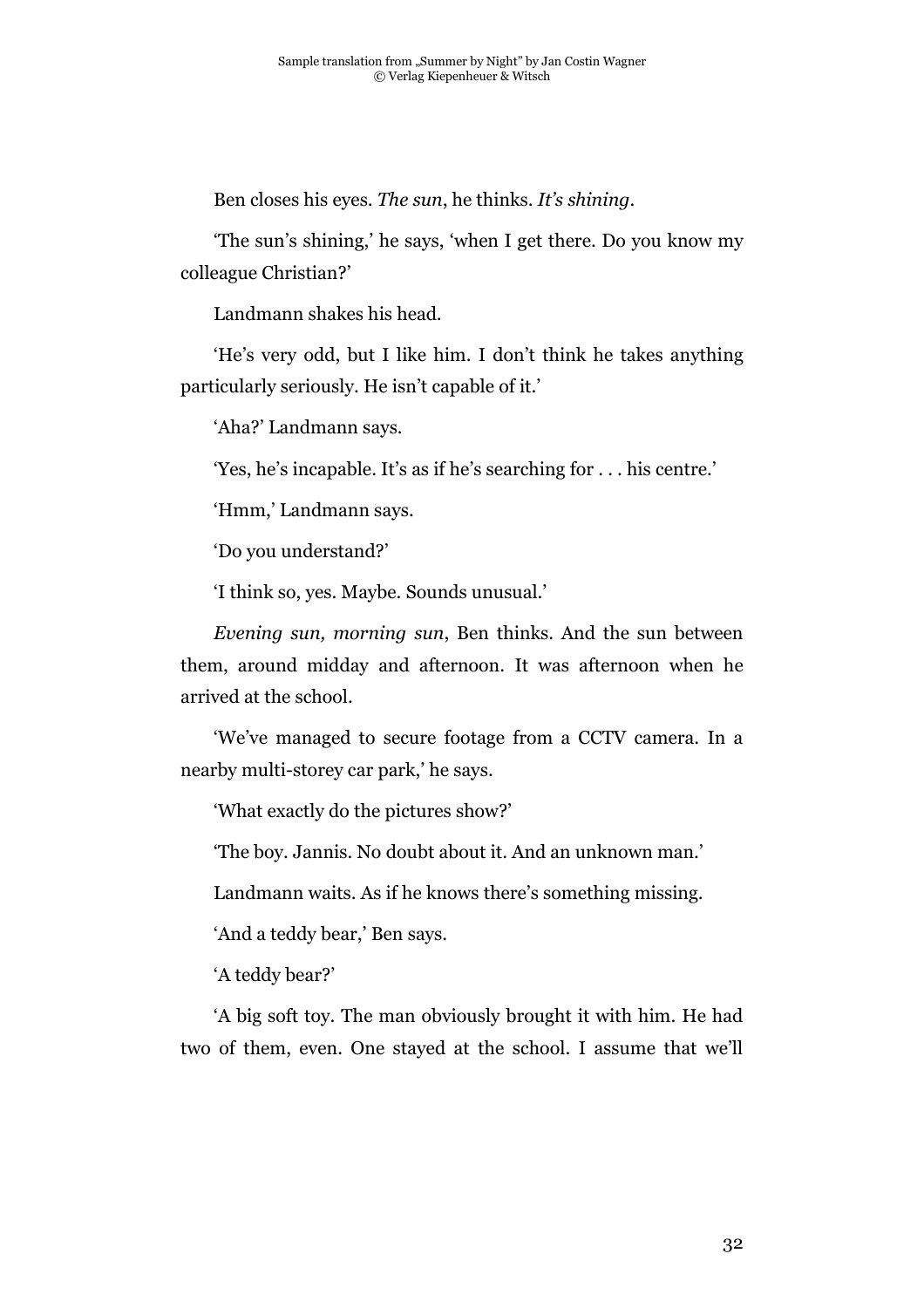recover valuable evidence. On the teddy. What we don't know, however, is whether they'll be of any immediate use.'

'No one saw the man? He didn't stand out?'

'No. The only one who saw him was a little boy. Jannis's age. He said the man was standing off to one side. Hesitating.'

Landmann screws up his eyes.

'He was alone. That's what the boy said. Alone with the two bears.'

'Alone. Together,' Landmann murmurs. He has a thousand-yard stare. Ben thinks about the fact that Landmann thinks in equations. Is thinking in equations now, at this very moment.

 $X = V$ .

*Alone. Together.*

Back when Landmann was still on active duty, his colleagues liked to call him the Mathematician. The Mathematician's already on the scene. The Mathematician will know what to do. After a point, this moniker was used more than Landmann's real name.

'A soft man. That's the first impression. Soft, kind,' Landmann says.

#### 'What?'

'If no one noticed him despite the large bears. That means he merged with them, maybe even looked a bit like them?'

'Like the teddy bears?' Ben asks.

'Yes. You know what I mean. His appearance didn't stand out. Against the bears.'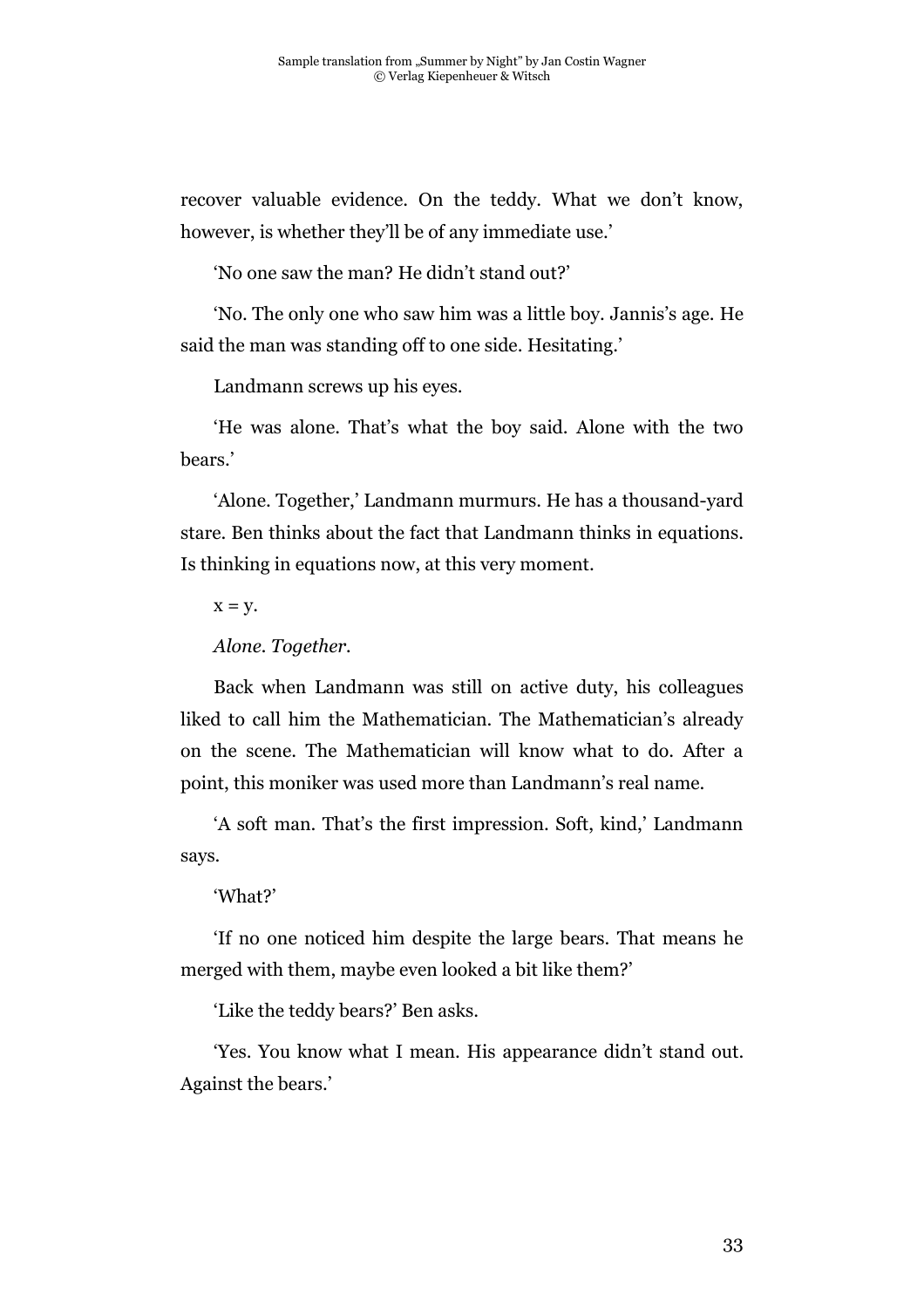Ben waits.

'The bears were head-turners and yet no one looked properly. People glanced at the man, but no one took a second look. Because the man and the bears were one. There was no contradiction between them. Therefore the man must have gentle, maybe just especially ordinary, unremarkable features. Fluffy, maybe chubby in appearance, but not enough to stand out. Slightly on the heavy side. Casual, unremarkable clothes. Shirt and trousers. No one who looks at him senses even a hint of menace or aggression from him.'

Ben watches Landmann as these words quietly tumble out and into place like snowflakes, forming a soft layer on the floor.

'How clearly does the CCTV footage show the man?' Landmann asks.

'Not very clearly, unfortunately. Slightly turned away.'

Landmann nods.

'But what you've said matches the silhouette we saw on the video, pretty much,' Ben says.

Landmann tilts his head. 'The bear,' he says.

'Yes?'

'Is the bear with the man or the boy?'

'The boy has it. Holding it in his hand.'

'Yes.'

'Why? Do you reckon that was what made the young boy go along? Because the man gave him the bear?'

'Probably, yes.'